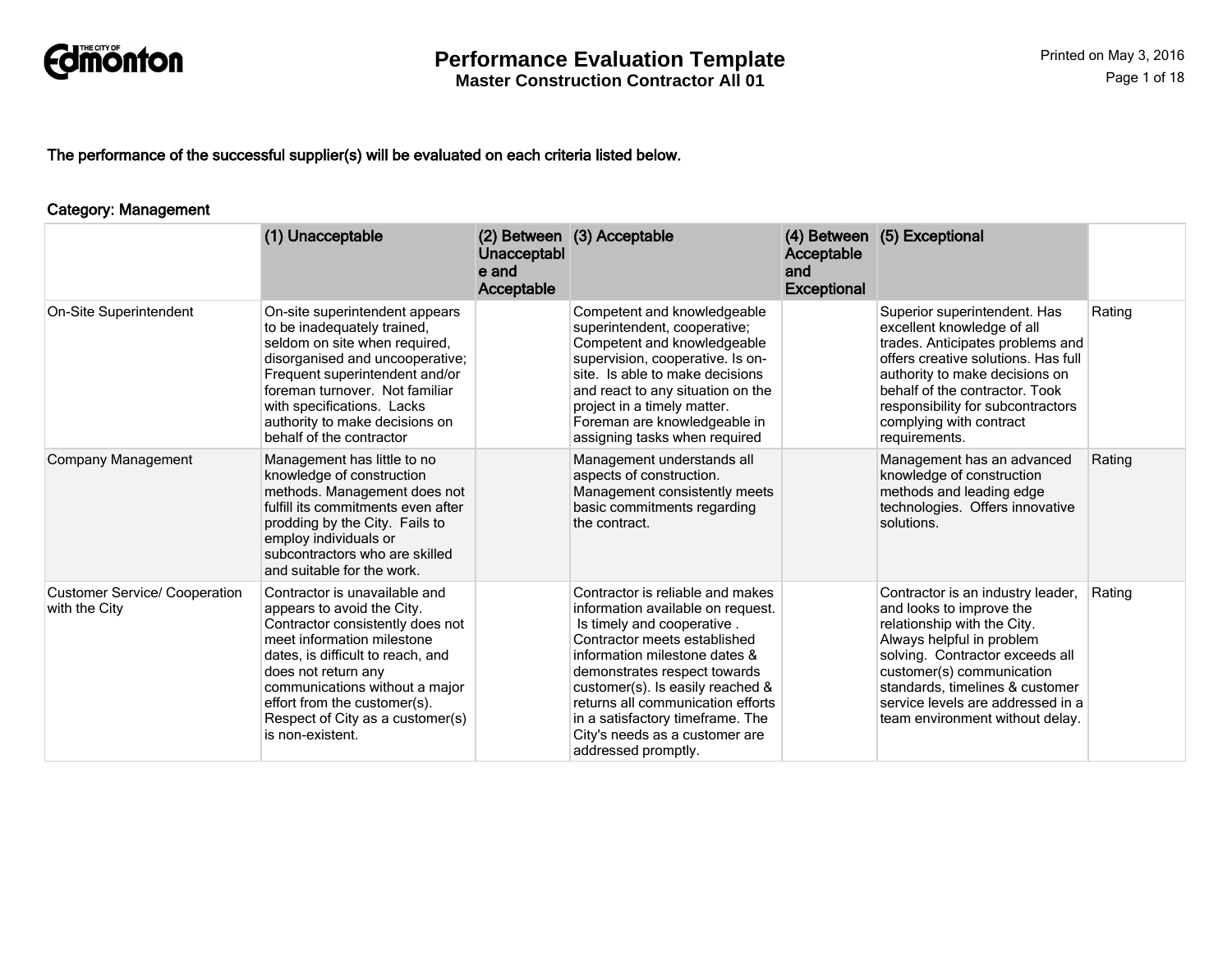

# **Performance Evaluation Template**

**Master Construction Contractor All 01**

# Category: Management

|                                                           | (1) Unacceptable                                                                                                                                                                                                                                                      | Unacceptabl<br>e and<br>Acceptable | (2) Between (3) Acceptable                                                                                                                                                                                    | Acceptable<br>and<br><b>Exceptional</b> | (4) Between (5) Exceptional                                                                                                                                                                                                                                                                                                                                                                                       |        |
|-----------------------------------------------------------|-----------------------------------------------------------------------------------------------------------------------------------------------------------------------------------------------------------------------------------------------------------------------|------------------------------------|---------------------------------------------------------------------------------------------------------------------------------------------------------------------------------------------------------------|-----------------------------------------|-------------------------------------------------------------------------------------------------------------------------------------------------------------------------------------------------------------------------------------------------------------------------------------------------------------------------------------------------------------------------------------------------------------------|--------|
| Interaction with the Public                               | Interactions between the public<br>and the contractor are mostly of<br>the negative variety or not<br>addressed. Many public<br>complaints about contractor<br>received by City officials.<br>Contractor does not interact well,<br>disputes must be settled by City. |                                    | Contractor is able to respond<br>reasonably & in a timely fashion<br>on the majority of issues; is<br>friendly/cooperative. City<br>informed only on major issues or<br>disputes.                             |                                         | The contractor keeps the public<br>well informed of the project using<br>information bulletins & signs.<br>Notifies the public of changes in<br>schedule; quick response to all<br>public inquiries. Contractor<br>makes effort to reduce impact<br>project has on the public & is<br>friendly/cooperative to the<br>public. The City receives verbal<br>or written accolades of the<br>contractor's performance. | Rating |
| Project Manager / Contract<br>Administration - Submittals | Submittals (minutes, shop<br>drawings, manuals, as builts, test<br>results, proposed change orders<br>and invoices) are late, poorly<br>formatted, contain errors, or are<br>not properly reviewed.                                                                   |                                    | Submittals (minutes, shop<br>drawings, manuals, as builts,<br>test results, proposed change<br>quotations, invoices) are issued<br>promptly, in the correct format,<br>with no errors, and are<br>reasonable. |                                         | Submittals (minutes, shop<br>drawings, manuals, as builts,<br>test results, proposed change<br>quotations and invoices) are<br>issued promptly and require no<br>review time. Costs are never<br>questioned on change pricing.                                                                                                                                                                                    | Rating |
| Deficiency Clean Up                                       | Deficiencies are argued each<br>instance. Deficiencies are not<br>assigned and/or drag on. No<br>review of work prior to calling for<br>inspection. Formal inspections<br>identify excessive deficiencies.                                                            |                                    | Deficiencies are easily accepted,<br>assigned for action, and<br>promptly dealt with. Inspects the<br>work prior to calling for<br>inspection. Limited number of<br>deficiencies.                             |                                         | Deficiencies are handled with<br>little or no involvement from the<br>City. Only a few minor<br>deficiencies noted during formal<br>inspection                                                                                                                                                                                                                                                                    | Rating |
| Change Orders (extras and force<br>accounts)              | Consistently looking to up-charge<br>with numerous unjustified<br>contractor-requested Change<br>Orders. Credits are not identified<br>or provided.                                                                                                                   |                                    | Extra fees are based on<br>reasonable additional services<br>provided. Contractor-requested<br>Change Orders are detailed,<br>realistic and justified. Credits<br>are identified and given.                   |                                         | Uses discretion in requesting<br>Change Orders. Any contractor-<br>requested Change Order is<br>detailed, realistic and justified.<br>Credits are identified and given.                                                                                                                                                                                                                                           | Rating |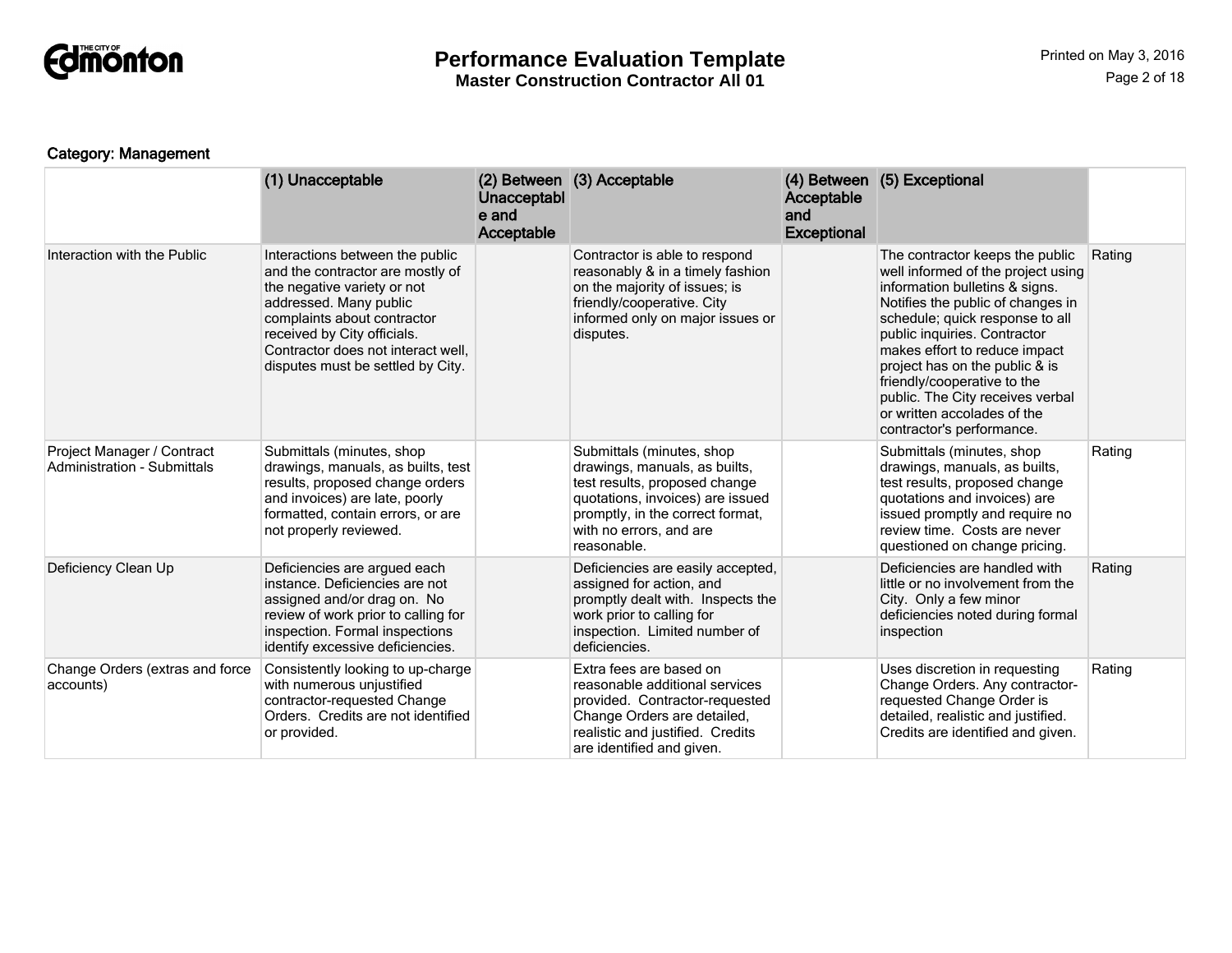

#### Category: Schedule

|                                             | (1) Unacceptable                                                                                                                                                                                                                                                                                                                                                                                                                                                               | Unacceptabl<br>e and<br>Acceptable | (2) Between (3) Acceptable                                                                                                                                                                                                                                                                                                                                                                                              | Acceptable<br>and<br><b>Exceptional</b> | (4) Between (5) Exceptional                                                                                                                                                                                                                                                                                                                                       |          |
|---------------------------------------------|--------------------------------------------------------------------------------------------------------------------------------------------------------------------------------------------------------------------------------------------------------------------------------------------------------------------------------------------------------------------------------------------------------------------------------------------------------------------------------|------------------------------------|-------------------------------------------------------------------------------------------------------------------------------------------------------------------------------------------------------------------------------------------------------------------------------------------------------------------------------------------------------------------------------------------------------------------------|-----------------------------------------|-------------------------------------------------------------------------------------------------------------------------------------------------------------------------------------------------------------------------------------------------------------------------------------------------------------------------------------------------------------------|----------|
| <b>Overall Schedule</b>                     | 75% (or less) of work executed<br>by Contractor is completed on<br>time (excluding delays out of the<br>Contractor's control).<br>Mobilization is lengthy and<br>unorganized. Failed to provide<br>schedule until demanded by the<br>City. Schedule did not comply<br>with contract requirements. Had<br>to be resubmitted numerous<br>times until accepted by City.<br>Failed to update schedule/cash<br>flows during the project. Cash<br>flow projections were unrealistic. |                                    | 100% of work completed on<br>schedule excluding deficiencies<br>(excluding delays out of the<br>Contractor's control).<br>Mobilization is accomplished<br>quickly. Contractor's schedule<br>was submitted prior to the start<br>of work and included all required<br>work elements. Schedule and<br>cash flow updated when<br>required. Delays in the<br>completion of the work were only<br>a result of Force Majeure. |                                         | 100% of the work completed<br>ahead of schedule. Schedule<br>exceeded contract requirements.<br>Identified critical path. Weather<br>allowances reflected seasonal<br>averages. Identified milestones,<br>utility work, critical material<br>deliveries and shop drawing<br>review periods. Responded to<br>recover schedule slippages to<br>meet schedule dates. | Rating   |
| Work Planning (including<br>subcontractors) | Contractor exhibits a continuous<br>lack of day to day work planning<br>ability; inefficient use of<br>equipment and manpower. Does<br>not provide a look ahead<br>schedule.                                                                                                                                                                                                                                                                                                   |                                    | Contractor is competent at daily<br>work planning; utilizes<br>manpower and equipment in an<br>efficient manner. Look ahead<br>schedule is usually correct.<br>Usually involves major<br>subcontractors.                                                                                                                                                                                                                |                                         | Accurate look ahead at<br>schedule. Subtrades and<br>suppliers involved in formulation<br>of schedule.                                                                                                                                                                                                                                                            | Rating   |
| Unjustified Delay (# of weeks)              |                                                                                                                                                                                                                                                                                                                                                                                                                                                                                |                                    |                                                                                                                                                                                                                                                                                                                                                                                                                         |                                         |                                                                                                                                                                                                                                                                                                                                                                   | Quantity |

# Category: Bridge Construction Quality

|                                       | (1) Unacceptable                                                                     | Unacceptabl<br>e and<br>Acceptable | (2) Between (3) Acceptable                                                                                                                   | Acceptable<br>and<br><b>Exceptional</b> | (4) Between (5) Exceptional                                                                                   |        |
|---------------------------------------|--------------------------------------------------------------------------------------|------------------------------------|----------------------------------------------------------------------------------------------------------------------------------------------|-----------------------------------------|---------------------------------------------------------------------------------------------------------------|--------|
| <b>Compliance with Specifications</b> | Contractor has no familiarity with<br>the City specs and no attempt to<br>improve    |                                    | Contractor is knowledgeable of<br>the City specs that are relevant<br>to the contract scope                                                  |                                         | Contractor recommends<br>improvements to specs where<br>appropriate                                           | Rating |
| <b>Contractor Equipment</b>           | Contractor has outdated<br>equipment that is not maintained<br>- numerous breakdowns |                                    | Contractor's equipment meets<br>industry standards and intent of<br>contract - has a preventative<br>maintenance program - few<br>breakdowns |                                         | Contractor uses highest quality<br>equipment and has a<br>preventative maintenance<br>program - no breakdowns | Rating |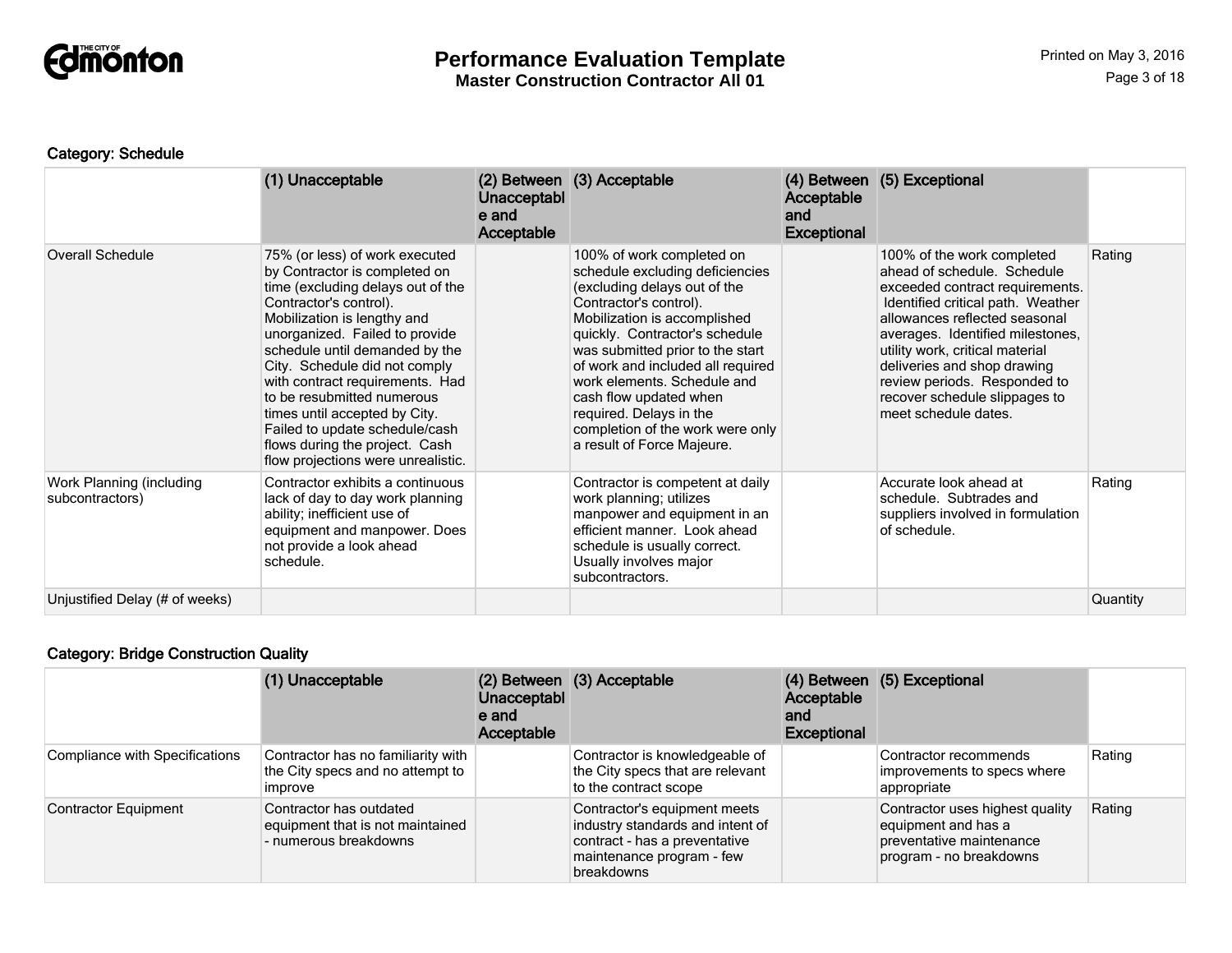

# Category: Bridge Construction Quality

|                          | (1) Unacceptable                                                                                                                                                                                                                                                                       | <b>Unacceptabl</b><br>e and<br>Acceptable | (2) Between (3) Acceptable                                                                                                                                                                                                                                                                                            | Acceptable<br>and<br><b>Exceptional</b> | (4) Between (5) Exceptional                                                                                                                                                                                                                                                                                                                   |        |
|--------------------------|----------------------------------------------------------------------------------------------------------------------------------------------------------------------------------------------------------------------------------------------------------------------------------------|-------------------------------------------|-----------------------------------------------------------------------------------------------------------------------------------------------------------------------------------------------------------------------------------------------------------------------------------------------------------------------|-----------------------------------------|-----------------------------------------------------------------------------------------------------------------------------------------------------------------------------------------------------------------------------------------------------------------------------------------------------------------------------------------------|--------|
| Workmanship              | Contractor lacks the ability to<br>perform contract work, they are<br>unfamiliar with the proper<br>methods and do not have the<br>correct tools for the job, requires<br>City supervision when performing<br>work.                                                                    |                                           | Work is of acceptable quality;<br>installations are within specified<br>allowances.                                                                                                                                                                                                                                   |                                         | Work is of the highest quality;<br>contractor has high standards for<br>performing tasks; installations<br>are always correct                                                                                                                                                                                                                 | Rating |
| Testing                  | More than 15% of work that is<br>inspected results in a rejection or<br>rework.                                                                                                                                                                                                        |                                           | No more than 5% of work that is<br>inspected results in a rejection or<br>rework.                                                                                                                                                                                                                                     |                                         | No work is rejected or requires<br>rework.                                                                                                                                                                                                                                                                                                    | Rating |
| <b>Granular Material</b> | Contractor requires retesting on<br>more than 20% of granular<br>material; puts no effort into<br>obtaining the optimum moisture<br>for compaction                                                                                                                                     |                                           | Contractor requires retesting on<br>not more than 10% of granular<br>material; a consistent effort is<br>put into obtaining the optimum<br>moisture                                                                                                                                                                   |                                         | Contractor exceeds minimum<br>densities for compaction;<br>granular material is always<br>conditioned properly for optimum<br>moisture                                                                                                                                                                                                        | Rating |
| Concrete - Workmanship   | Contractor lacks the ability to<br>finish concrete, they are<br>unfamiliar with the process and<br>does not have the correct tools<br>for the job; requires City<br>supervision when setting forms.                                                                                    |                                           | Finishing is of acceptable<br>quality; concrete elevations are<br>within specified allowances and<br>provides positive drainage.                                                                                                                                                                                      |                                         | Finishing is of the highest<br>quality; contractor has high<br>standards for finishing and<br>removes poorly finished<br>concrete without being required<br>by the City; elevations are<br>always correct                                                                                                                                     | Rating |
| Concrete - Testing       | More than 15% of trucks that are<br>tested result in a rejection or<br>onsite adjustment of the mix,<br>more than 5% of concrete<br>strength tests fail.                                                                                                                               |                                           | No more than 5% of trucks that<br>are tested result in a rejection or<br>onsite adjustment of the mix, not<br>more than 5% of concrete<br>strength tests fail.                                                                                                                                                        |                                         | No trucks are rejected or require<br>onsite adjustment of the mix and<br>meets the compressive strength<br>test requirement.                                                                                                                                                                                                                  | Rating |
| Asphalt - Workmanship    | Asphalt has cracked surface and<br>large areas of segregation, large<br>areas required removal and<br>replacement. Contractor puts<br>asphalt that has already been<br>through the paver back in the<br>hopper. Contractor makes no<br>attempts to prevent temperature<br>segregation. |                                           | Asphalt surface has minimal<br>cracking and small areas of<br>segregation which did not<br>require removal and<br>replacement. Contractor does<br>not reuse asphalt that has been<br>through the paver. Contractor<br>makes some attempts at<br>preventing temperature<br>segregation. Provides positive<br>drainage. |                                         | Asphalt surface is free from<br>cracks and has no areas of<br>segregation. Contractor does not<br>reuse asphalt that has been<br>through the paver, takes<br>proactive measures to<br>preventing temperature<br>segregation, brings new<br>methods of construction to the<br>City and is a partner in<br>developing paving best<br>practices. | Rating |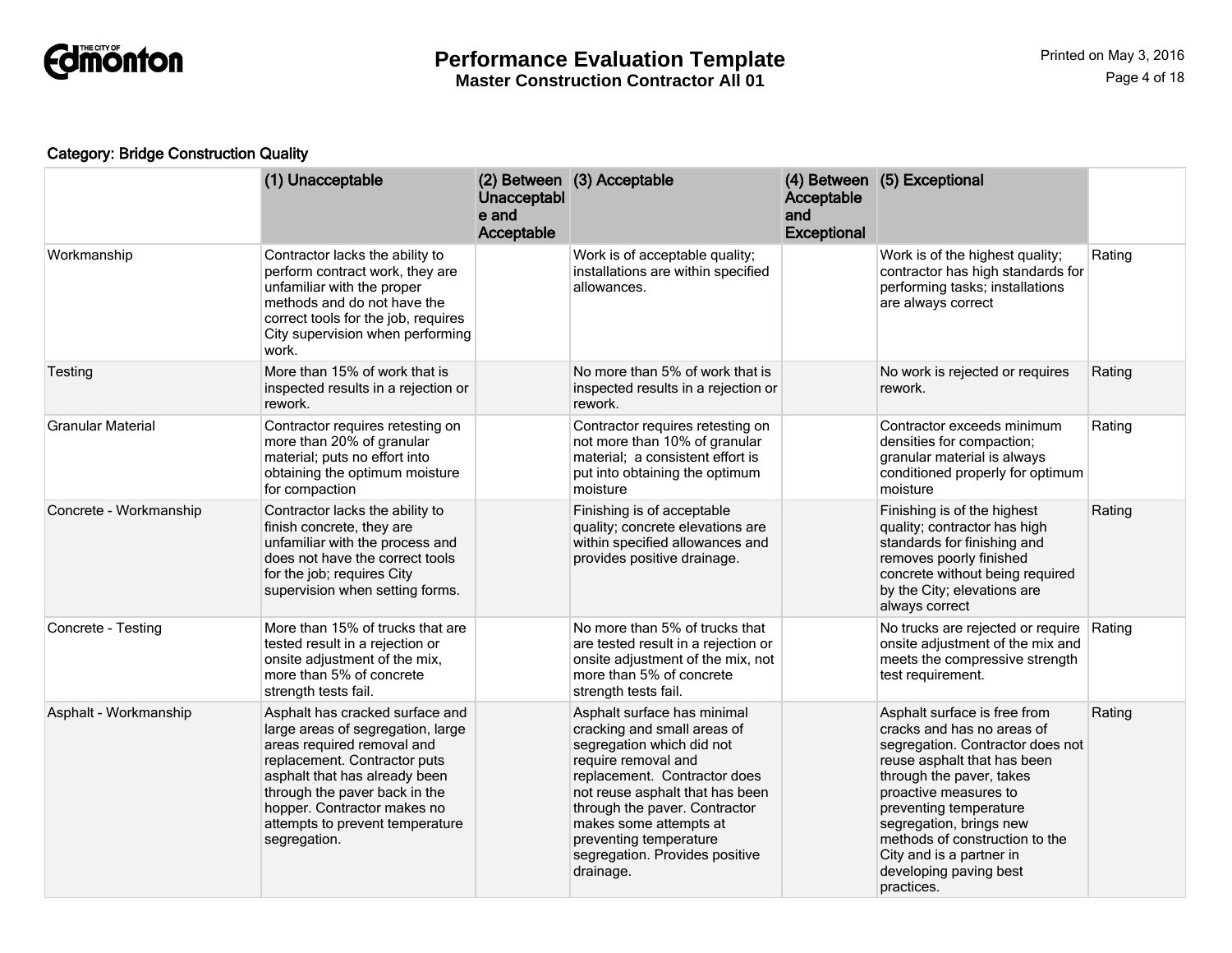

# Category: Bridge Construction Quality

|                                                                                        | (1) Unacceptable                                                                                                                                                                                                                              | Unacceptabl<br>e and<br>Acceptable | (2) Between (3) Acceptable                                                                                                                                                                                        | Acceptable<br>and<br>Exceptional | (4) Between (5) Exceptional                                                                                                                                                                           |        |
|----------------------------------------------------------------------------------------|-----------------------------------------------------------------------------------------------------------------------------------------------------------------------------------------------------------------------------------------------|------------------------------------|-------------------------------------------------------------------------------------------------------------------------------------------------------------------------------------------------------------------|----------------------------------|-------------------------------------------------------------------------------------------------------------------------------------------------------------------------------------------------------|--------|
| Asphalt - Testing                                                                      | Contractor had more than 15% of<br>asphalt density test results below<br>specified, Contractor's asphalt<br>plant was required to shutdown<br>and adjust their mix design to<br>bring it back within acceptable<br>mix tolerance limits.      |                                    | Contractor had between 5% -<br>10% of asphalt density test<br>results below specified, not more<br>than 5% of marshal results were<br>outside acceptable mix tolerance<br>limits, no mix adjustment<br>necessary. |                                  | Contractor had no asphalt<br>density test results below<br>specified, all Marshall test<br>results are acceptable and meet<br>the mix tolerance limits.                                               | Rating |
| Miscellaneous Contract<br>Components                                                   | Contractor neglects to complete<br>smaller contract components<br>even after requests from the City                                                                                                                                           |                                    | Contractor completes smaller<br>contract components within an<br>acceptable amount of time, work<br>is of acceptable quality                                                                                      |                                  | Contractor completes smaller<br>contract components<br>immediately, work is of the<br>highest quality                                                                                                 | Rating |
| Handling of Issues                                                                     | Contractor reacts negatively to<br>quality concerns                                                                                                                                                                                           |                                    | Contractor responds to quality<br>concerns when identified                                                                                                                                                        |                                  | Contractor resolves quality<br>issues on their own initiative                                                                                                                                         | Rating |
| Painting / Coating including<br>removal, preparation, application                      | Contractor lacks the ability to<br>perform contract work. They are<br>unfamiliar with the proper<br>methods and/or do not have the<br>correct tools for the job. Requires<br>constant City supervision and/or<br>advice when performing work. |                                    | Work is of acceptable quality;<br>installations are within specified<br>allowances. Issues resolved only<br>after identification by the City.                                                                     |                                  | Work is of the highest quality;<br>contractor has high standards for<br>performing tasks; installations<br>are correct. Works with the City<br>towards innovations and/or new<br>processes.           | Rating |
| <b>Material Fabrication and</b><br>Inspection                                          | Continuous supervision required<br>to enforce the quality provisions<br>of the contract. The contractor<br>reacts negatively to quality<br>concerns.                                                                                          |                                    | Meets minimum requirements.<br>Contractor responds to quality<br>concerns when identified.                                                                                                                        |                                  | Exceeds minimum requirements<br>and provides an excellent<br>product. Contractor resolves<br>quality issues on own initiative.<br>Works with the City towards<br>innovations and/or new<br>processes. | Rating |
| Installation of Bridge deck joints,<br>strip seals, bearings, bridge rail,<br>handrail | Contractor lacks the ability to<br>perform contract work. They are<br>unfamiliar with the proper<br>methods and/or do not have the<br>correct tools for the job. Requires<br>constant City supervision and/or<br>advice when performing work. |                                    | Work is of acceptable quality;<br>installations are within specified<br>allowances. Issues resolved only<br>after identification by the City.                                                                     |                                  | Work is of the highest quality;<br>contractor has high standards for<br>performing tasks; installations<br>are correct. Works with the City<br>towards innovations and/or new<br>processes.           | Rating |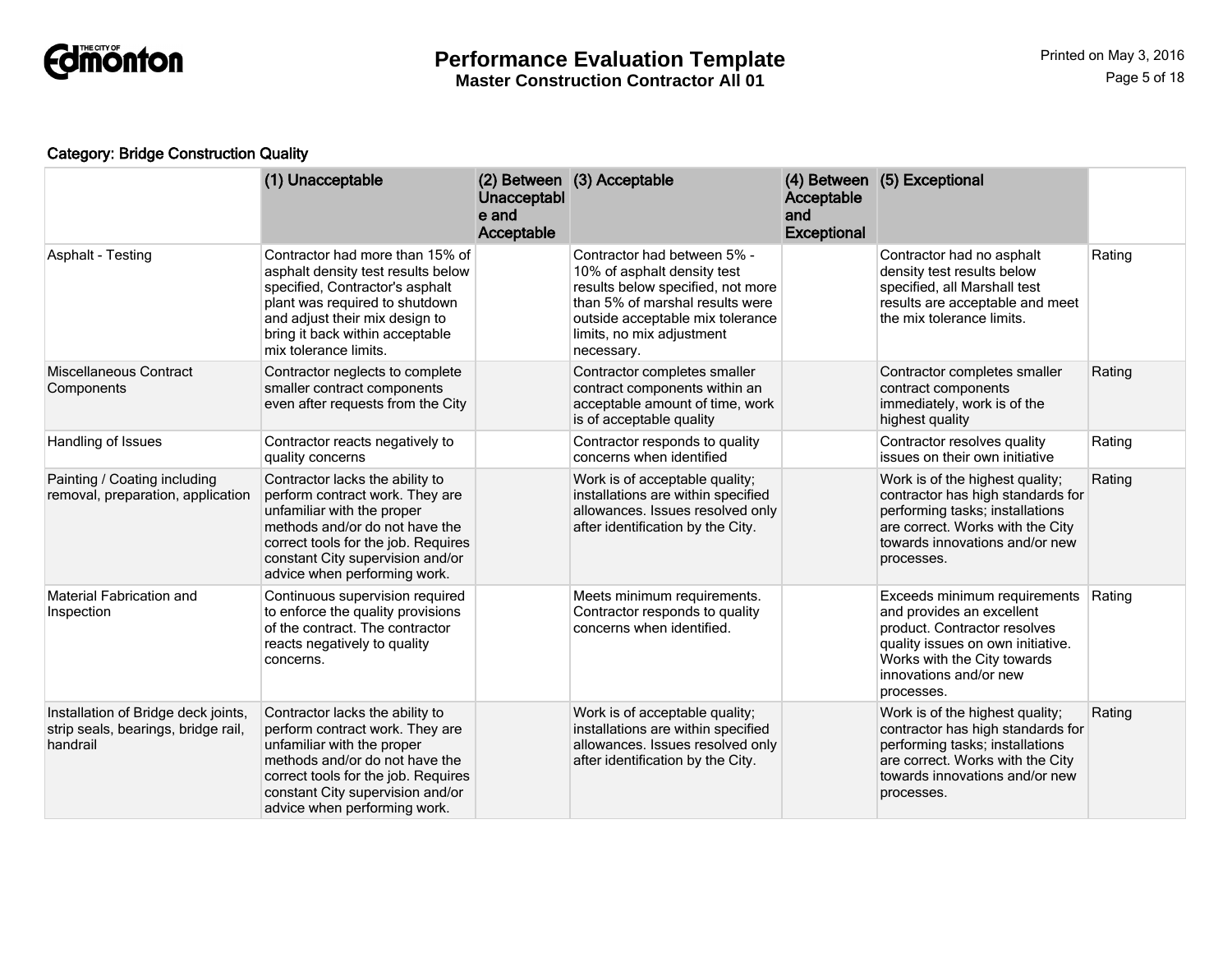

# Category: Buildings Construction Quality

|                             | (1) Unacceptable                                                                                                                                     | Unacceptabl<br>e and<br>Acceptable | (2) Between (3) Acceptable                                                                                                                          | Acceptable<br>and<br><b>Exceptional</b> | (4) Between (5) Exceptional                                                           |        |
|-----------------------------|------------------------------------------------------------------------------------------------------------------------------------------------------|------------------------------------|-----------------------------------------------------------------------------------------------------------------------------------------------------|-----------------------------------------|---------------------------------------------------------------------------------------|--------|
| Site work                   | Continuous supervision required<br>to enforce the quality provisions<br>of the contract. The contractor<br>reacts negatively to quality<br>concerns. |                                    | Meets minimum requirements.<br>Contractor reacts to quality<br>concerns when identified.<br>Contractor has acceptable<br>quality assurance program. |                                         | Exceeds expectations.<br>Contractor resolves quality<br>issues on its own initiative. | Rating |
| Superstructure              | Continuous supervision required<br>to enforce the quality provisions<br>of the contract. The contractor<br>reacts negatively to quality<br>concerns. |                                    | Meets minimum requirements.<br>Contractor reacts to quality<br>concerns when identified.<br>Contractor has acceptable<br>quality assurance program. |                                         | Exceeds expectations.<br>Contractor resolves quality<br>issues on its own initiative. | Rating |
| <b>Interior Finishes</b>    | Continuous supervision required<br>to enforce the quality provisions<br>of the contract. The contractor<br>reacts negatively to quality<br>concerns. |                                    | Meets minimum requirements.<br>Contractor reacts to quality<br>concerns when identified.<br>Contractor has acceptable<br>quality assurance program. |                                         | Exceeds expectations.<br>Contractor resolves quality<br>issues on its own initiative. | Rating |
| <b>Building Envelope</b>    | Continuous supervision required<br>to enforce the quality provisions<br>of the contract. The contractor<br>reacts negatively to quality<br>concerns. |                                    | Meets minimum requirements.<br>Contractor reacts to quality<br>concerns when identified.<br>Contractor has acceptable<br>quality assurance program. |                                         | Exceeds expectations.<br>Contractor resolves quality<br>issues on its own initiative. | Rating |
| Mechanical                  | Continuous supervision required<br>to enforce the quality provisions<br>of the contract. The contractor<br>reacts negatively to quality<br>concerns. |                                    | Meets minimum requirements.<br>Contractor reacts to quality<br>concerns when identified.<br>Contractor has acceptable<br>quality assurance program. |                                         | Exceeds expectations.<br>Contractor resolves quality<br>issues on its own initiative. | Rating |
| Electrical                  | Continuous supervision required<br>to enforce the quality provisions<br>of the contract. The contractor<br>reacts negatively to quality<br>concerns. |                                    | Meets minimum requirements.<br>Contractor reacts to quality<br>concerns when identified.<br>Contractor has acceptable<br>quality assurance program. |                                         | Exceeds expectations.<br>Contractor resolves quality<br>issues on its own initiative. | Rating |
| <b>Special Construction</b> | Continuous supervision required<br>to enforce the quality provisions<br>of the contract. The contractor<br>reacts negatively to quality<br>concerns. |                                    | Meets minimum requirements.<br>Contractor reacts to quality<br>concerns when identified.<br>Contractor has acceptable<br>quality assurance program. |                                         | Exceeds expectations.<br>Contractor resolves quality<br>issues on its own initiative. | Rating |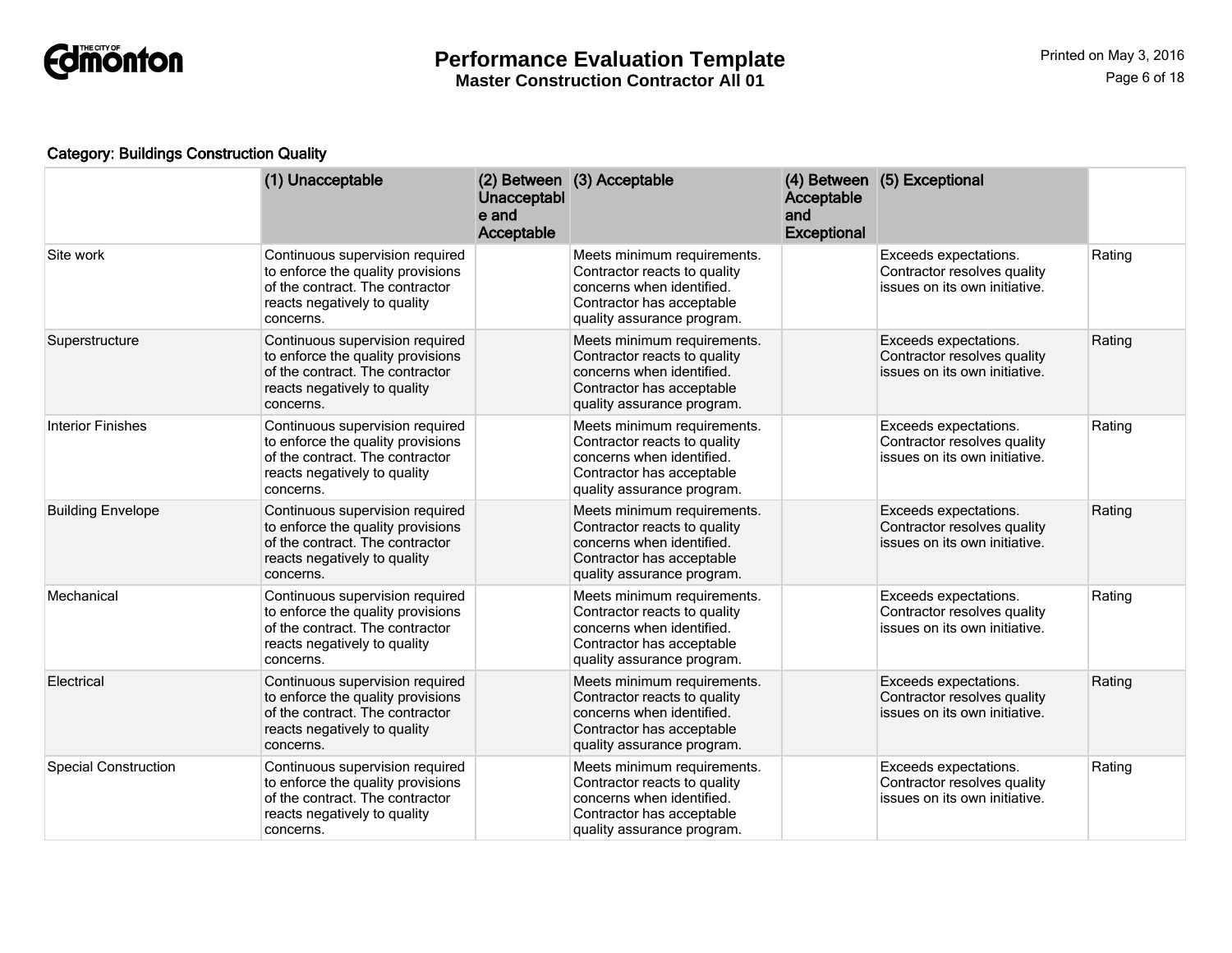

# Category: Drainage Construction Quality

|                                       | (1) Unacceptable                                                                                                                                                                                                    | Unacceptabl<br>e and<br>Acceptable | (2) Between (3) Acceptable                                                                                                                   | Acceptable<br>and<br><b>Exceptional</b> | (4) Between (5) Exceptional                                                                                                   |        |
|---------------------------------------|---------------------------------------------------------------------------------------------------------------------------------------------------------------------------------------------------------------------|------------------------------------|----------------------------------------------------------------------------------------------------------------------------------------------|-----------------------------------------|-------------------------------------------------------------------------------------------------------------------------------|--------|
| <b>Compliance with Specifications</b> | Contractor has no familiarity with<br>the City specs and no attempt to<br>improve                                                                                                                                   |                                    | Contractor is knowledgeable of<br>the City specs that are relevant<br>to the contract scope                                                  |                                         | Contractor recommends<br>improvements to specs where<br>appropriate                                                           | Rating |
| <b>Contractor Equipment</b>           | Contractor has outdated<br>equipment that is not maintained<br>- numerous breakdowns                                                                                                                                |                                    | Contractor's equipment meets<br>industry standards and intent of<br>contract - has a preventative<br>maintenance program - few<br>breakdowns |                                         | Contractor uses highest quality<br>equipment and has a<br>preventative maintenance<br>program - no breakdowns                 | Rating |
| <b>Contractor Supplied Materials</b>  | Contractor obtains cheapest<br>materials available, puts no effort<br>into obtaining better quality<br>materials                                                                                                    |                                    | Contractor obtains acceptable<br>materials, a consistent effort is<br>put into obtaining good<br>materials.                                  |                                         | Contractor exceeds<br>specifications for materials.<br>Materials are of the highest<br>quality.                               | Rating |
| Workmanship                           | Contractor lacks the ability to<br>perform contract work, they are<br>unfamiliar with the proper<br>methods and do not have the<br>correct tools for the job, requires<br>City supervision when performing<br>work. |                                    | Work is of acceptable quality;<br>installations are within specified<br>allowances.                                                          |                                         | Work is of the highest quality;<br>contractor has high standards for<br>performing tasks; installations<br>are always correct | Rating |
| Testing                               | More than 15% of work that is<br>inspected results in a rejection or<br>rework.                                                                                                                                     |                                    | Less than 5% of work that is<br>inspected results in a rejection or<br>rework.                                                               |                                         | No work is rejected or requires<br>rework.                                                                                    | Rating |

# Category: Landscape Construction Quality

|                      | (1) Unacceptable                                                                                                                                                                            | Unacceptabl<br>e and<br>Acceptable | (2) Between (3) Acceptable                                                                                                             | Acceptable<br>and<br><b>Exceptional</b> | (4) Between (5) Exceptional                                                                                                                                                             |  |
|----------------------|---------------------------------------------------------------------------------------------------------------------------------------------------------------------------------------------|------------------------------------|----------------------------------------------------------------------------------------------------------------------------------------|-----------------------------------------|-----------------------------------------------------------------------------------------------------------------------------------------------------------------------------------------|--|
| On-Site Construction | Contractor requires continuous<br>supervision to ensure quality<br>workmanship is obtained, quality<br>construction non existent &<br>reacts negatively when informed<br>of quality issues. |                                    | Meets minimum contractual<br>requirements. Contractor reacts<br>to quality concerns when<br>identified in an acceptable time<br>frame. |                                         | Contractor exceeds expectations Rating<br>& demonstrates an excellent<br>probability of success.<br>Contractor resolves quality<br>issues without City direction in a<br>quick fashion. |  |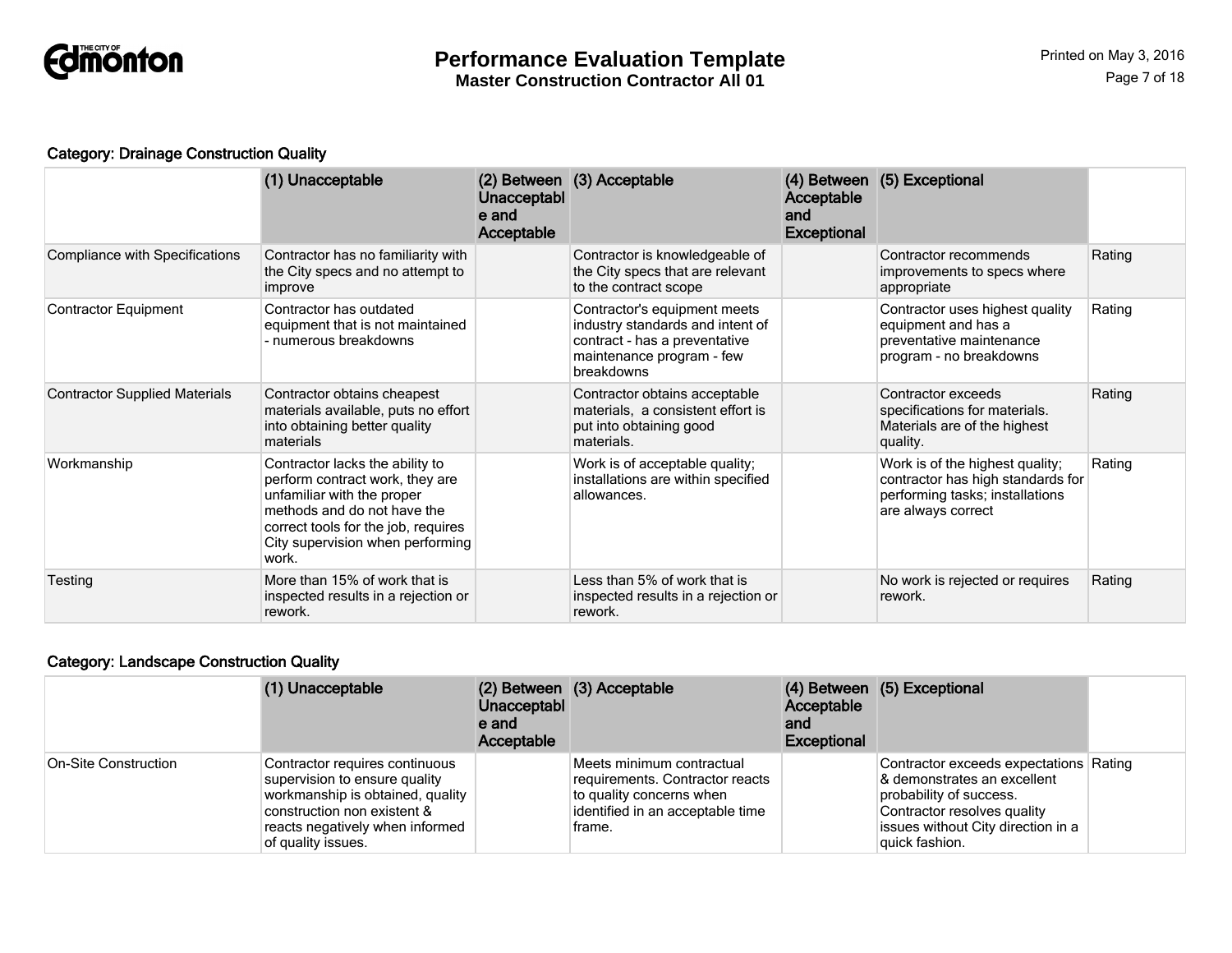

#### Category: Landscape Construction Quality

|                                                                                      | (1) Unacceptable                                                                                                                  | Unacceptabl<br>e and<br><b>Acceptable</b> | (2) Between (3) Acceptable                                                                                                                                                           | Acceptable<br>and<br><b>Exceptional</b> | (4) Between (5) Exceptional                                                                                                                                                                                                         |        |
|--------------------------------------------------------------------------------------|-----------------------------------------------------------------------------------------------------------------------------------|-------------------------------------------|--------------------------------------------------------------------------------------------------------------------------------------------------------------------------------------|-----------------------------------------|-------------------------------------------------------------------------------------------------------------------------------------------------------------------------------------------------------------------------------------|--------|
| <b>Landscaping Products</b>                                                          | Plant material, topsoil, bark<br>mulch, & other specified<br>materials delivered to site fail to<br>meet contract specifications. |                                           | Plant material, topsoil, bark<br>mulch & other specified<br>materials meet minimum<br>contract specifications and are<br>generally acceptable. Product<br>replacements are replaced. |                                         | Landscaping products are of<br>specimen quality, soils & mulch<br>exceed specifications.<br>Contractor resolves product<br>quality issues without City<br>direction.                                                                | Rating |
| Testing (Grass Seed STC, Soil<br>tests, Mulch. Sub-grade<br>Inspections, Compaction) | More than 15% of work that is<br>inspected results in a rejection or<br>rework; Failure to provide Test<br>Certificates           |                                           | No more than 5% of work that is<br>inspected results in a rejection or<br>rework; Test Certificates<br>provided                                                                      |                                         | No work is rejected or requires<br>rework; All Test Certificates<br>provided in advance of work<br>commencing and, where<br>possible attached to Tender<br>package.                                                                 | Rating |
| <b>Compliance with Specifications</b><br>(includes As-Builts)                        | Contractor has no familiarity with<br>the City specs and no attempt to<br>improve: No As-builts provided                          |                                           | Contractor is knowledgeable of<br>the City specs that are relevant<br>to the contract scope; As-builts<br>provided as per Contract                                                   |                                         | Contractor recommends<br>improvements to specs where<br>appropriate: Multiple copies of<br>complete accurate As-Builts<br>were provided as soon as work<br>was completed in multiple<br>formats (digital and Red-Line<br>drawings). | Rating |
| <b>Contractor Equipment</b>                                                          | Contractor has outdated<br>equipment that is not maintained<br>- numerous breakdowns                                              |                                           | Contractor's equipment meets<br>industry standards and intent of<br>contract - has a preventative<br>maintenance program - few<br>breakdowns                                         |                                         | Contractor uses highest quality<br>equipment and has a<br>preventative maintenance<br>program - no breakdowns                                                                                                                       | Rating |

#### Category: Land Servicing Quality

|                                | (1) Unacceptable                                                                         | Unacceptabl<br>e and<br>Acceptable | (2) Between (3) Acceptable                                                                  | Acceptable<br>and<br><b>Exceptional</b> | (4) Between (5) Exceptional                                         |        |
|--------------------------------|------------------------------------------------------------------------------------------|------------------------------------|---------------------------------------------------------------------------------------------|-----------------------------------------|---------------------------------------------------------------------|--------|
| Compliance with Specifications | Contractor has no familiarity with<br>the City specs and no attempt to<br><i>improve</i> |                                    | Contractor is knowledgeable of<br>the City specs that are relevant<br>to the contract scope |                                         | Contractor recommends<br>improvements to specs where<br>appropriate | Rating |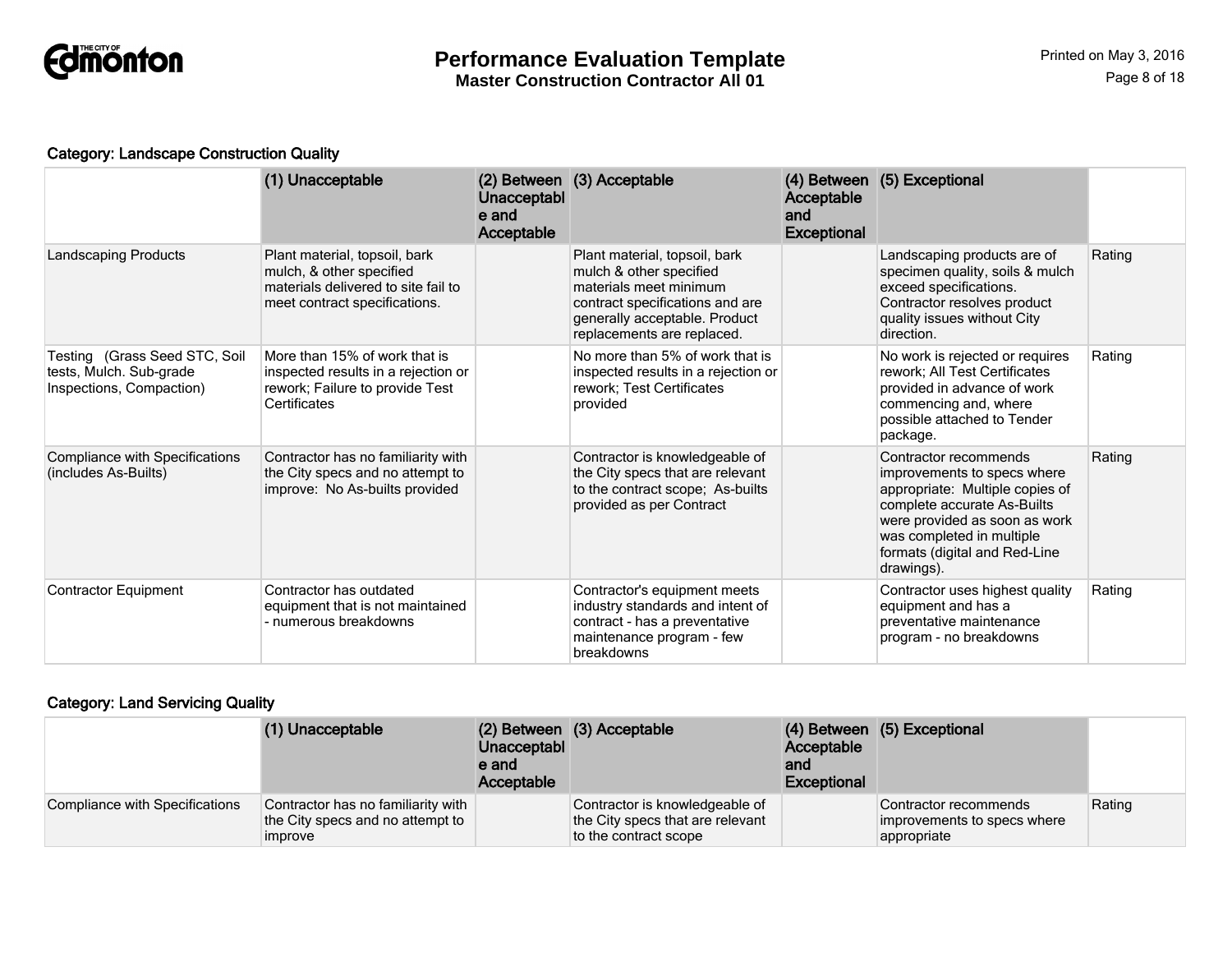

# Category: Land Servicing Quality

|                                                                                 | (1) Unacceptable                                                                                                                                                                                                    | Unacceptabl<br>e and<br>Acceptable | (2) Between (3) Acceptable                                                                                                                   | Acceptable<br>and<br><b>Exceptional</b> | (4) Between (5) Exceptional                                                                                                   |        |
|---------------------------------------------------------------------------------|---------------------------------------------------------------------------------------------------------------------------------------------------------------------------------------------------------------------|------------------------------------|----------------------------------------------------------------------------------------------------------------------------------------------|-----------------------------------------|-------------------------------------------------------------------------------------------------------------------------------|--------|
| <b>Contractor Equipment</b>                                                     | Contractor has outdated<br>equipment that is not maintained<br>- numerous breakdowns                                                                                                                                |                                    | Contractor's equipment meets<br>industry standards and intent of<br>contract - has a preventative<br>maintenance program - few<br>breakdowns |                                         | Contractor uses highest quality<br>equipment and has a<br>preventative maintenance<br>program - no breakdowns                 | Rating |
| Workmanship                                                                     | Contractor lacks the ability to<br>perform contract work, they are<br>unfamiliar with the proper<br>methods and do not have the<br>correct tools for the job, requires<br>City supervision when performing<br>work. |                                    | Work is of acceptable quality;<br>installations are within specified<br>allowances.                                                          |                                         | Work is of the highest quality;<br>contractor has high standards for<br>performing tasks; installations<br>are always correct | Rating |
| <b>Quality Control - Testing</b>                                                | More than 15% of work that is<br>inspected results in a rejection or<br>rework.                                                                                                                                     |                                    | No more than 5% of work that is<br>inspected results in a rejection or<br>rework.                                                            |                                         | No work is rejected or requires<br>rework.                                                                                    | Rating |
| Miscellaneous Contract<br>Components (e.g. landscaping,<br>paving stones, etc.) | Contractor neglects to complete<br>smaller contract components<br>even after requests from the City                                                                                                                 |                                    | Contractor completes smaller<br>contract components within an<br>acceptable amount of time, work<br>is of acceptable quality                 |                                         | Contractor completes smaller<br>contract components<br>immediately, work is of the<br>highest quality                         | Rating |
| Handling of Issues                                                              | Contractor reacts negatively to<br>quality concerns                                                                                                                                                                 |                                    | Contractor responds to quality<br>concerns when identified                                                                                   |                                         | Contractor resolves quality<br>issues on his own initiative                                                                   | Rating |

# Category: Roads Quality

|                                | (1) Unacceptable                                                                                | Unacceptabl<br>e and<br>Acceptable | (2) Between (3) Acceptable                                                                                                                   | Acceptable<br>and<br><b>Exceptional</b> | (4) Between (5) Exceptional                                                                                   |        |
|--------------------------------|-------------------------------------------------------------------------------------------------|------------------------------------|----------------------------------------------------------------------------------------------------------------------------------------------|-----------------------------------------|---------------------------------------------------------------------------------------------------------------|--------|
| Compliance with Specifications | Contractor has no familiarity with<br>the City specs and no attempt to<br><i><b>Improve</b></i> |                                    | Contractor is knowledgeable of<br>the City specs that are relevant<br>to the contract scope                                                  |                                         | Contractor recommends<br>improvements to specs where<br>appropriate                                           | Rating |
| <b>Contractor Equipment</b>    | Contractor has outdated<br>equipment that is not maintained<br>- numerous breakdowns            |                                    | Contractor's equipment meets<br>industry standards and intent of<br>contract - has a preventative<br>maintenance program - few<br>breakdowns |                                         | Contractor uses highest quality<br>equipment and has a<br>preventative maintenance<br>program - no breakdowns | Rating |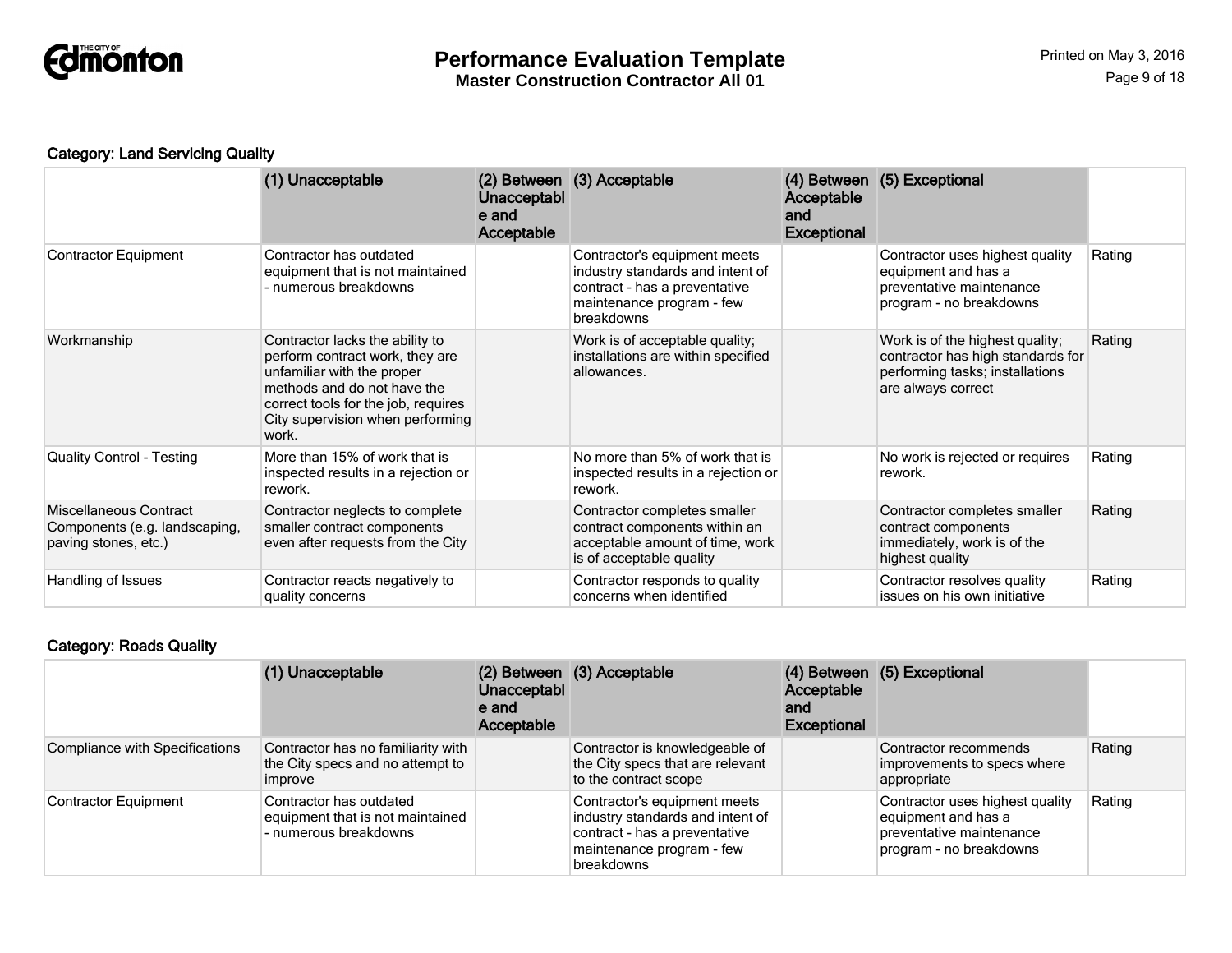

# Category: Roads Quality

|                          | (1) Unacceptable                                                                                                                                                                                                                                                                      | Unacceptabl<br>e and<br>Acceptable | (2) Between (3) Acceptable                                                                                                                                                                                                                                                             | Acceptable<br>and<br><b>Exceptional</b> | (4) Between (5) Exceptional                                                                                                                                                                                                                                                                                                                                      |        |
|--------------------------|---------------------------------------------------------------------------------------------------------------------------------------------------------------------------------------------------------------------------------------------------------------------------------------|------------------------------------|----------------------------------------------------------------------------------------------------------------------------------------------------------------------------------------------------------------------------------------------------------------------------------------|-----------------------------------------|------------------------------------------------------------------------------------------------------------------------------------------------------------------------------------------------------------------------------------------------------------------------------------------------------------------------------------------------------------------|--------|
| Workmanship              | Contractor lacks the ability to<br>perform contract work, they are<br>unfamiliar with the proper<br>methods and do not have the<br>correct tools for the job, requires<br>City supervision when performing<br>work.                                                                   |                                    | Work is of acceptable quality;<br>installations are within specified<br>allowances.                                                                                                                                                                                                    |                                         | Work is of the highest quality;<br>contractor has high standards for<br>performing tasks; installations<br>are always correct                                                                                                                                                                                                                                    | Rating |
| Testing                  | More than 15% of work that is<br>inspected results in a rejection or<br>rework.                                                                                                                                                                                                       |                                    | No more than 5% of work that is<br>inspected results in a rejection or<br>rework.                                                                                                                                                                                                      |                                         | No work is rejected or requires<br>rework.                                                                                                                                                                                                                                                                                                                       | Rating |
| <b>Granular Material</b> | Contractor requires retesting on<br>more than 20% of their granular<br>material, puts no effort into<br>obtaining the optimum moisture<br>for compaction                                                                                                                              |                                    | Contractor requires retesting on<br>not more than 10% of granular<br>material, a consistent effort is<br>put into obtaining the optimum<br>moisture                                                                                                                                    |                                         | Contractor exceeds minimum<br>densities for compaction,<br>granular material is always<br>conditioned properly for optimum<br>moisture                                                                                                                                                                                                                           | Rating |
| Concrete - Workmanship   | Contractor lacks the ability to<br>finish concrete, they are<br>unfamiliar with the process and<br>does not have the correct tools<br>for the job, requires City<br>supervision when setting forms.                                                                                   |                                    | Finishing is of acceptable<br>quality; concrete elevations are<br>within specified allowances.                                                                                                                                                                                         |                                         | Finishing is of the highest<br>quality; contractor has high<br>standards for finishing and<br>removes poorly finished<br>concrete without being required<br>by the City; elevations are<br>always correct                                                                                                                                                        | Rating |
| Concrete - Testing       | More than 15% of trucks that are<br>tested result in a rejection or<br>onsite adjustment of the mix,<br>more than 5% of concrete<br>strength tests fail.                                                                                                                              |                                    | No more than 5% of trucks that<br>are tested result in a rejection or<br>onsite adjustment of the mix, not<br>more than 5% of concrete<br>strength tests fail.                                                                                                                         |                                         | No trucks are rejected or require<br>onsite adjustment of the mix and<br>meets the compressive strength<br>test requirement.                                                                                                                                                                                                                                     | Rating |
| Asphalt - Workmanship    | Asphalt has cracked surface and<br>large areas of segregation, large<br>areas required removal and<br>replacement. Contractor puts<br>asphalt that has already been<br>through the paver back in the<br>hopper. Contractor makes no<br>attempt to prevent temperature<br>segregation. |                                    | Asphalt surface has minimal<br>cracking and small areas of<br>segregation which did not<br>require removal and<br>replacement. Contractor does<br>not reuse asphalt that has been<br>through the paver. Contractor<br>makes some attempts at<br>preventing temperature<br>segregation. |                                         | Asphalt surface is free from<br>cracks and has no areas of<br>segregation. Contractor does not<br>reuse asphalt that has been<br>through the paver. Contractor<br>takes proactive measures to<br>prevent temperature<br>segregation. Contractor brings<br>new methods of construction to<br>the City and is a partner in<br>developing paving best<br>practices. | Rating |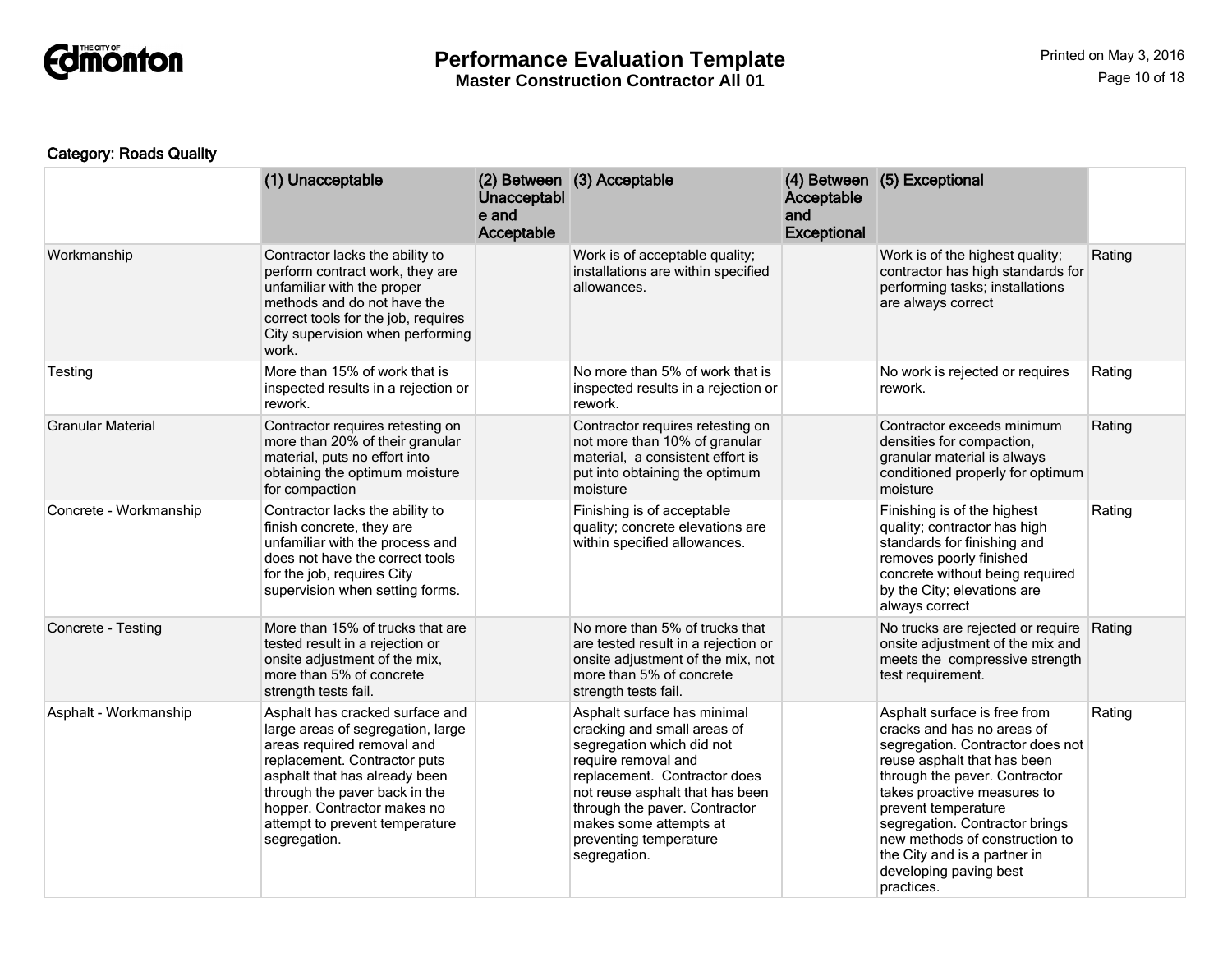

# Category: Roads Quality

|                                                                                                        | (1) Unacceptable                                                                                                                                                                                                                              | Unacceptabl<br>e and<br>Acceptable | (2) Between (3) Acceptable                                                                                                                                                                                        | Acceptable<br>and<br><b>Exceptional</b> | (4) Between (5) Exceptional                                                                                                                                                                           |        |
|--------------------------------------------------------------------------------------------------------|-----------------------------------------------------------------------------------------------------------------------------------------------------------------------------------------------------------------------------------------------|------------------------------------|-------------------------------------------------------------------------------------------------------------------------------------------------------------------------------------------------------------------|-----------------------------------------|-------------------------------------------------------------------------------------------------------------------------------------------------------------------------------------------------------|--------|
| Asphalt - Testing                                                                                      | Contractor had more than 15% of<br>asphalt density test results below<br>specified, Contractor's asphalt<br>plant was required to shutdown<br>and adjust their mix design to<br>bring it back within acceptable<br>mix tolerance limits.      |                                    | Contractor had between 5% -<br>10% of asphalt density test<br>results below specified, not more<br>than 5% of marshal results were<br>outside acceptable mix tolerance<br>limits, no mix adjustment<br>necessary. |                                         | Contractor had no asphalt<br>density test results below<br>specified; all Marshall test<br>results are acceptable and meet<br>the mix tolerance limits.                                               | Rating |
| Miscellaneous Contract<br>Components<br>(i.e.<br>Landscaping, paving stones,<br>private tie-in's etc.) | Contractor neglects to complete<br>smaller contract components<br>even after requests from the City                                                                                                                                           |                                    | Contractor completes smaller<br>contract components within an<br>acceptable amount of time, work<br>is of acceptable quality                                                                                      |                                         | Contractor completes smaller<br>contract components<br>immediately, work is of the<br>highest quality                                                                                                 | Rating |
| Handling of Issues                                                                                     | Contractor reacts negatively to<br>quality concerns                                                                                                                                                                                           |                                    | Contractor responds to quality<br>concerns when identified                                                                                                                                                        |                                         | Contractor resolves quality<br>issues on its own initiative                                                                                                                                           | Rating |
| Structural (if >15% of contract<br>value)                                                              | Continuous supervision required<br>to enforce the quality provisions<br>of the contract. The contractor<br>reacts negatively to quality<br>concerns.                                                                                          |                                    | Meets minimum requirements.<br>Contractor responds to quality<br>concerns when identified.                                                                                                                        |                                         | Exceeds minimum requirements<br>and provides an excellent<br>product. Contractor resolves<br>quality issues on own initiative.<br>Works with the city towards<br>innovations and\or new<br>processes' | Rating |
| Drainage (if >15% of contract<br>value)                                                                | Contractor lacks the ability to<br>perform contract work. They are<br>unfamiliar with the proper<br>methods and/or do not have the<br>correct tools for the job. Requires<br>constant City supervision and/or<br>advice when performing work. |                                    | Work is of acceptable quality;<br>installations are within specified<br>allowances. Issues resolved only<br>after identification by the City.                                                                     |                                         | Work is of the highest quality;<br>Contractor has high standards<br>for performing tasks; installations<br>are correct. Works with the City<br>towards innovations and/or new<br>processes.           | Rating |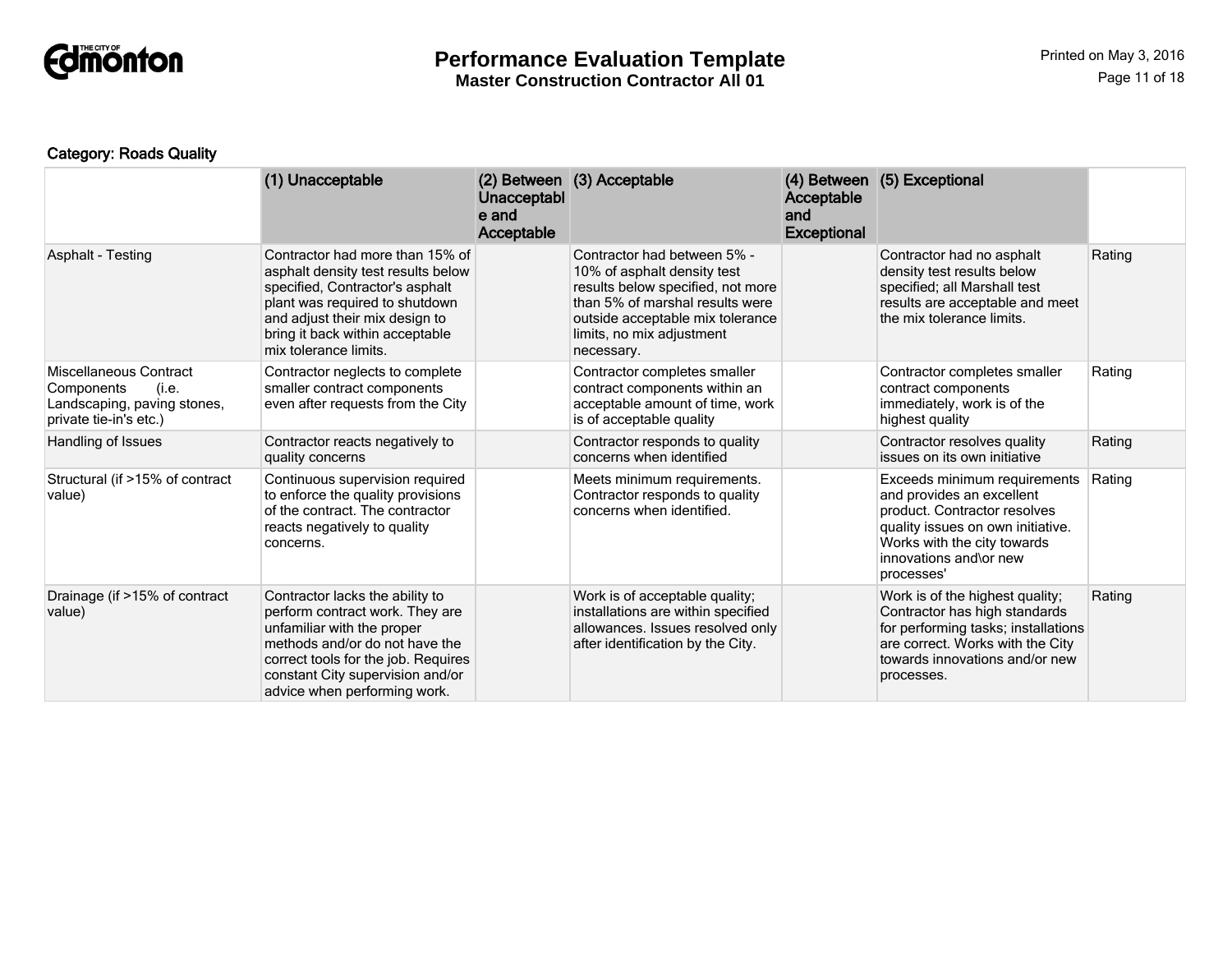

# Category: Waste Construction Quality

|                                      | (1) Unacceptable                                                                                                                                                                                                    | <b>Unacceptabl</b><br>e and<br>Acceptable | (2) Between (3) Acceptable                                                                                                                   | Acceptable<br>and<br><b>Exceptional</b> | (4) Between (5) Exceptional                                                                                                   |        |
|--------------------------------------|---------------------------------------------------------------------------------------------------------------------------------------------------------------------------------------------------------------------|-------------------------------------------|----------------------------------------------------------------------------------------------------------------------------------------------|-----------------------------------------|-------------------------------------------------------------------------------------------------------------------------------|--------|
| <b>Contractor Equipment</b>          | Contractor has outdated<br>equipment that is not maintained<br>- numerous breakdowns                                                                                                                                |                                           | Contractor's equipment meets<br>industry standards and intent of<br>contract - has a preventative<br>maintenance program - few<br>breakdowns |                                         | Contractor uses highest quality<br>equipment and has a<br>preventative maintenance<br>program - no breakdowns                 | Rating |
| <b>Contractor Supplied Materials</b> | Contractor obtains cheapest<br>materials available, puts no effort<br>into obtaining better quality<br>materials                                                                                                    |                                           | Contractor obtains acceptable<br>materials, a consistent effort is<br>put into obtaining good<br>materials.                                  |                                         | Contractor exceeds<br>specifications for materials.<br>Materials are of the highest<br>quality.                               | Rating |
| Workmanship                          | Contractor lacks the ability to<br>perform contract work, they are<br>unfamiliar with the proper<br>methods and do not have the<br>correct tools for the job, requires<br>City supervision when performing<br>work. |                                           | Work is of acceptable quality;<br>installations are within specified<br>allowances.                                                          |                                         | Work is of the highest quality;<br>contractor has high standards for<br>performing tasks; installations<br>are always correct | Rating |
| Testing                              | More than 15% of work that is<br>inspected results in a rejection or<br>rework.                                                                                                                                     |                                           | No more than 5% of work that is<br>inspected results in a rejection or<br>rework.                                                            |                                         | No work is rejected or requires<br>rework.                                                                                    | Rating |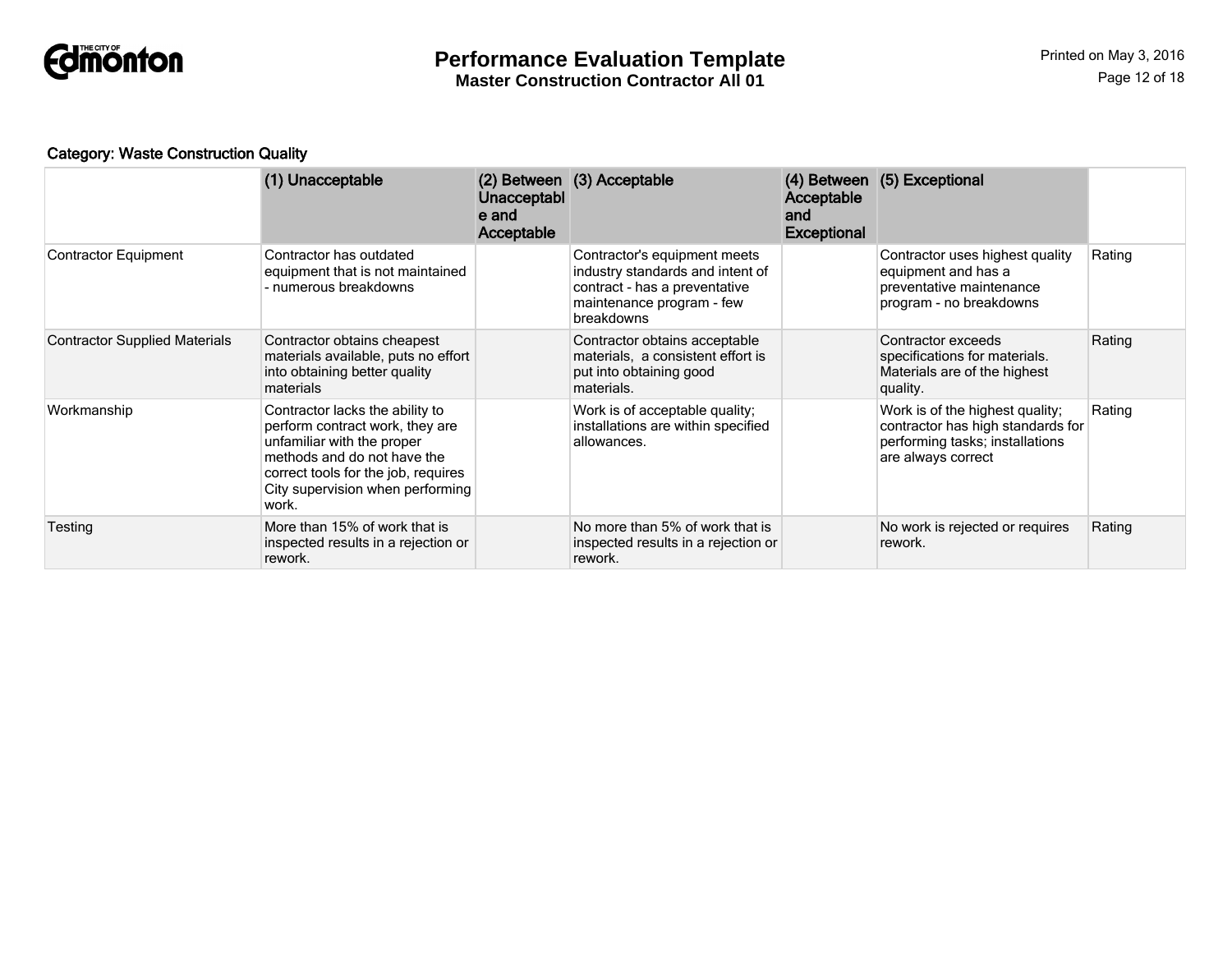

#### Category: Landscape Establishment - Contractor

|                                | (1) Unacceptable                                                                                                                                                                                                                                                                                                                          | Unacceptabl<br>e and<br>Acceptable | (2) Between (3) Acceptable                                                                                                                                                                                                                                                                                         | Acceptable<br>and<br><b>Exceptional</b> | (4) Between (5) Exceptional                                                                                                                                                                                                                                                                                                                                                                                                                                                                                  |        |
|--------------------------------|-------------------------------------------------------------------------------------------------------------------------------------------------------------------------------------------------------------------------------------------------------------------------------------------------------------------------------------------|------------------------------------|--------------------------------------------------------------------------------------------------------------------------------------------------------------------------------------------------------------------------------------------------------------------------------------------------------------------|-----------------------------------------|--------------------------------------------------------------------------------------------------------------------------------------------------------------------------------------------------------------------------------------------------------------------------------------------------------------------------------------------------------------------------------------------------------------------------------------------------------------------------------------------------------------|--------|
| <b>Quality Control</b>         | Contractor lacks the ability to<br>perform contract maintenance<br>activities. They are unfamiliar<br>with the proper methods & do not<br>have the correct tools/equipment<br>for the job. May only undertake 1<br>or 2 aspects of the work per<br>month. Dead plant material<br>continually exists on-site with no<br>effort to replace. |                                    | Work is of acceptable quality<br>and all aspects of maintenance<br>are addressed without issue.<br>Dead plant material is replaced<br>on a regular basis as per<br>contract requirements.                                                                                                                          |                                         | Work is of the highest quality. All Rating<br>aspects of maintenance are<br>undertaken quickly and<br>efficiently to standards above<br>expectations. Plant health, City's<br>contract administration issues &<br>the public perception of the<br>company's maintenance<br>program is of primary<br>importance to the contractor.<br>Complete team working<br>environment between the<br>contractor & the City is<br>maintained at all times.                                                                |        |
| <b>Contract Administration</b> | Maintenance Logs are vague,<br>non-realistic and amateurish.<br>Invoices are inaccurate, illegible,<br>submitted very late or before<br>work completed. Numerous<br>change orders. Substitutions are<br>requested. Contractor fails to<br>attend required meetings and is<br>difficult to reach.                                          |                                    | Maintenance Logs submitted are<br>deemed acceptable. Invoices<br>contain few errors and are<br>submitted on a regular basis in<br>the prescribed format. Change<br>Orders and substitutions are<br>asked for occasionally.<br>Contractor attends required<br>meetings. Contractor can be<br>reached when required. |                                         | Contractor provides updated<br>accurate Maintenance Logs in<br>both digital and hard copy.<br>Invoices are provided as per<br>Contract specifications in<br>electronic format and are<br>complete and accurate. Change<br>Orders and requests for<br>Substitutions are only asked for<br>if serious issue arises.<br>Contractor attends meetings well<br>prepared with the appropriate<br>personnel and information, can<br>be reached at any time and<br>responds immediately to e-mail,<br>phone, and fax. | Rating |
| <b>Time Management</b>         | Contractor fails to follows<br>approved schedule, often does<br>not show up on-site during<br>scheduled times. Performs<br>duties in a inefficient and time<br>consuming manner with major<br>conflicts with traffic, user groups<br>and special events.                                                                                  |                                    | Contractor generally follows<br>approved schedule. Duties are<br>performed in a generally efficient<br>manner with few conflicts with<br>traffic, user groups and special<br>events.                                                                                                                               |                                         | Contractor follows approved<br>schedule at all times and<br>provides an exceptional level of<br>on-site maintenance above<br>contractual requirements.<br>Performs all duties quickly and<br>efficiently with no conflicts with<br>traffic, user groups or special<br>events.                                                                                                                                                                                                                                | Rating |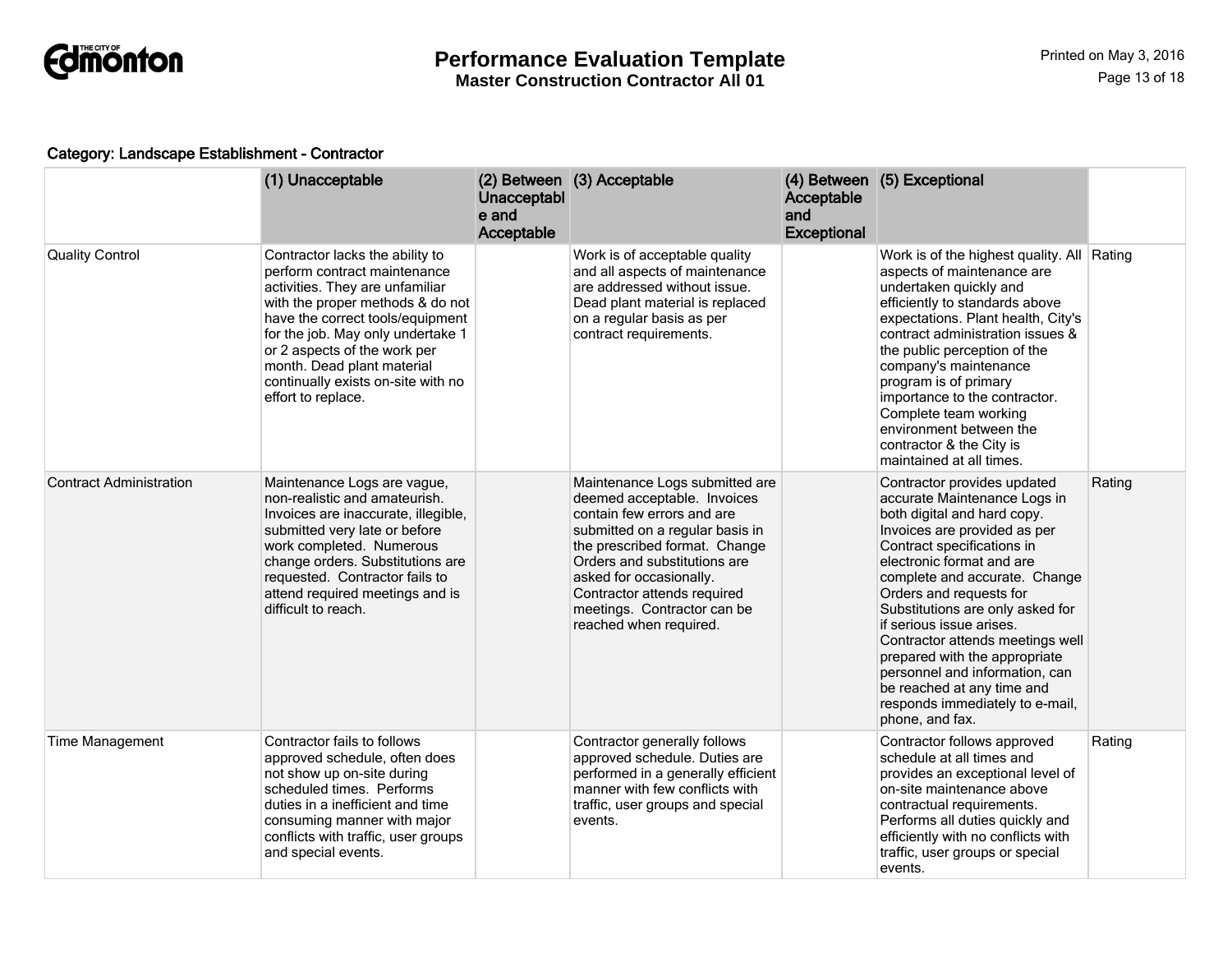

# Category: Environmental Management

|                                                                                    | (1) Unacceptable                                                                                                                                                  | Unacceptabl<br>e and<br>Acceptable | (2) Between (3) Acceptable                                                                                                                                            | Acceptable<br>and<br><b>Exceptional</b> | (4) Between (5) Exceptional                                                                                                                                                                                                  |        |
|------------------------------------------------------------------------------------|-------------------------------------------------------------------------------------------------------------------------------------------------------------------|------------------------------------|-----------------------------------------------------------------------------------------------------------------------------------------------------------------------|-----------------------------------------|------------------------------------------------------------------------------------------------------------------------------------------------------------------------------------------------------------------------------|--------|
| <b>Environmental Controls</b><br>(Contractor's Responsibilities<br>Package/ENVISO) | The environmental risks related<br>to the contract were not properly<br>controlled. Continued coaching<br>did not rectify the environmental<br>issues identified. |                                    | The environmental risks related<br>to the contract were properly<br>controlled and met the City's<br>expectations.                                                    |                                         | The environmental risks related<br>to the contract were properly<br>controlled, exceeded the City's<br>expectations and the Contractor<br>demonstrated environmental<br>leadership.                                          | Rating |
| <b>LEED Process: Documentation</b><br>(Timelines and Accuracy of<br>submissions)   | Fails to meet LEED<br>requirements. The contractor<br>reacts negatively to LEED<br>concerns. Late on document<br>submissions.                                     |                                    | Meets LEED requirements.<br>Contractor reacts to LEED<br>concerns when identified.<br>Contractor has acceptable LEED<br>submission timelines during<br>construction.  |                                         | Exceeds expectations, excellent Rating<br>probability of success.<br>Contractor resolves LEED issues<br>on its own initiative. Submits<br>accurate documentation ahead<br>of schedule.                                       |        |
| <b>LEED Process: Commissioning</b>                                                 | Fails to meet LEED<br>requirements. The contractor<br>reacts negatively to LEED<br>concerns and fails to coordinate<br>LEED commissioning process.                |                                    | Meets LEED requirements.<br>Contractor reacts to LEED<br>concerns when identified.<br>Contractor has acceptable<br>coordination of the LEED<br>commissioning process. |                                         | Exceeds expectations, excellent Rating<br>probability of success.<br>Contractor resolves LEED issues<br>on its own initiative. Contractor<br>completes coordination of LEED<br>commissioning processes on<br>own initiative. |        |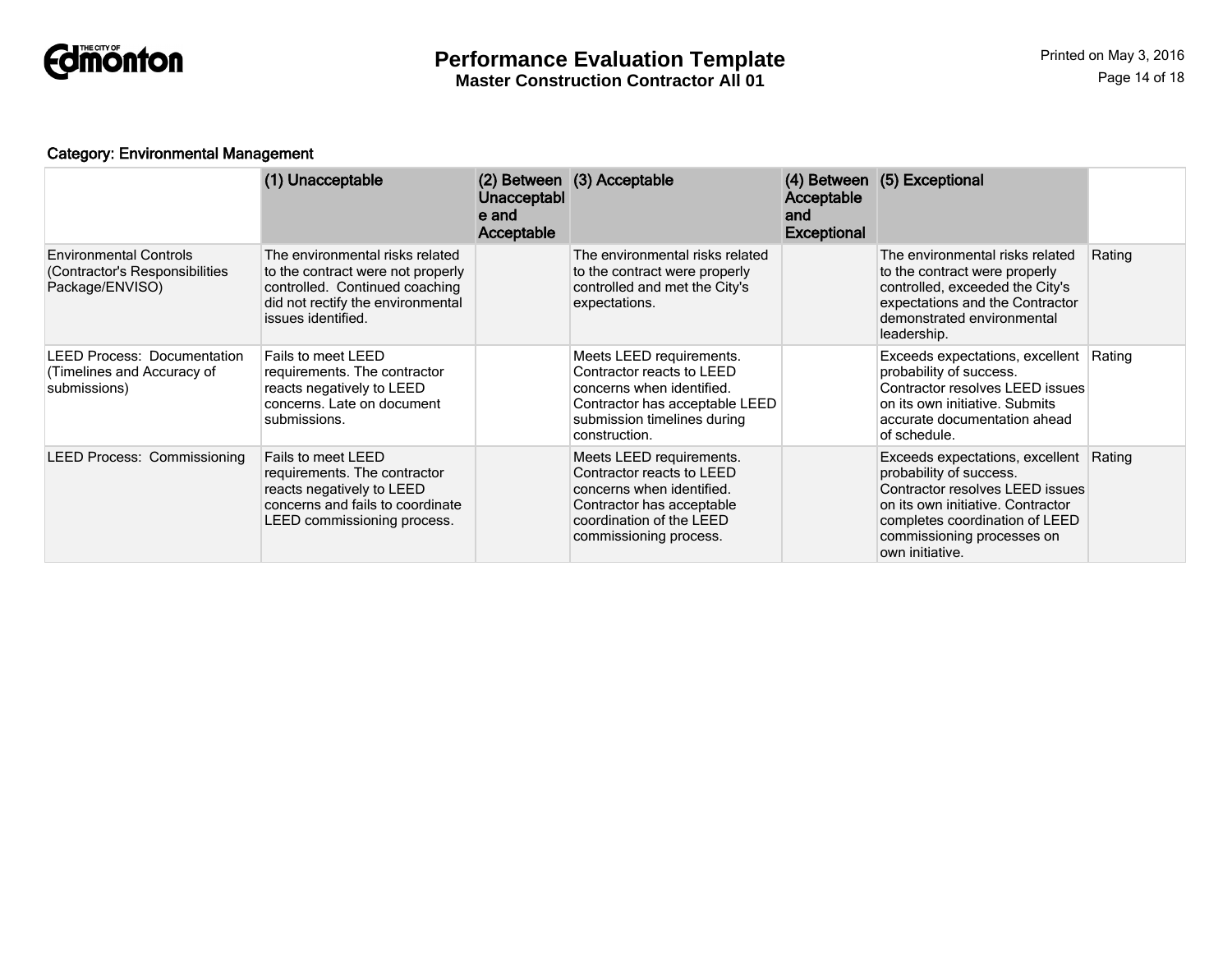

# Category: Safety

|                                                                                                                                   | (1) Unacceptable                                                                                                                                                                                                                                                                                                                                                                                                                                                                                                                                                                                                                                      | <b>Unacceptabl</b><br>e and<br>Acceptable | (2) Between (3) Acceptable                                                                                                                                                                                                                                                                                                                                                                                                                                                                          | Acceptable<br>and<br><b>Exceptional</b> | (4) Between (5) Exceptional                                                                                                              |        |
|-----------------------------------------------------------------------------------------------------------------------------------|-------------------------------------------------------------------------------------------------------------------------------------------------------------------------------------------------------------------------------------------------------------------------------------------------------------------------------------------------------------------------------------------------------------------------------------------------------------------------------------------------------------------------------------------------------------------------------------------------------------------------------------------------------|-------------------------------------------|-----------------------------------------------------------------------------------------------------------------------------------------------------------------------------------------------------------------------------------------------------------------------------------------------------------------------------------------------------------------------------------------------------------------------------------------------------------------------------------------------------|-----------------------------------------|------------------------------------------------------------------------------------------------------------------------------------------|--------|
| <b>Contractor Working Under COE</b><br>Supervision (compliance with<br>COE safety rules and evidence of<br>staff safety training) | The Contractor's employees<br>repeatedly fail to comply with<br>safety rules established by City<br>staff (i.e. wearing PPE,<br>shortcutting safety procedures).<br>Contractor places self or others<br>in imminent danger (e.g.<br>confined space entry without<br>testing or training, working at<br>heights without fall protection).<br>Contractor fails to provide<br>evidence of staff safety training<br>required for the job (e.g. WHMIS<br>or Fall Protection Training<br>Certificate) Does not report all<br>incidents including near misses<br>in a timely manner. Does not<br>work cooperatively with other<br>contractors and employees. |                                           | One or two of the Contractor's<br>staff violate minor safety rules<br>(i.e. non-imminent danger) or<br>procedures but remedy situation<br>quickly and does not repeat<br>behaviour. Contractor initially<br>fails to provide required safety<br>training certificates, but stops<br>work until evidence of training is<br>provided and does not repeat<br>behaviour. Reports all incidents<br>and near misses in a timely<br>manner. Work cooperatively with<br>other contractors and<br>employees. |                                         | Contractor staff follows all City<br>safety rules and wears required<br>PPE. Evidence of safety training<br>provided before work begins. | Rating |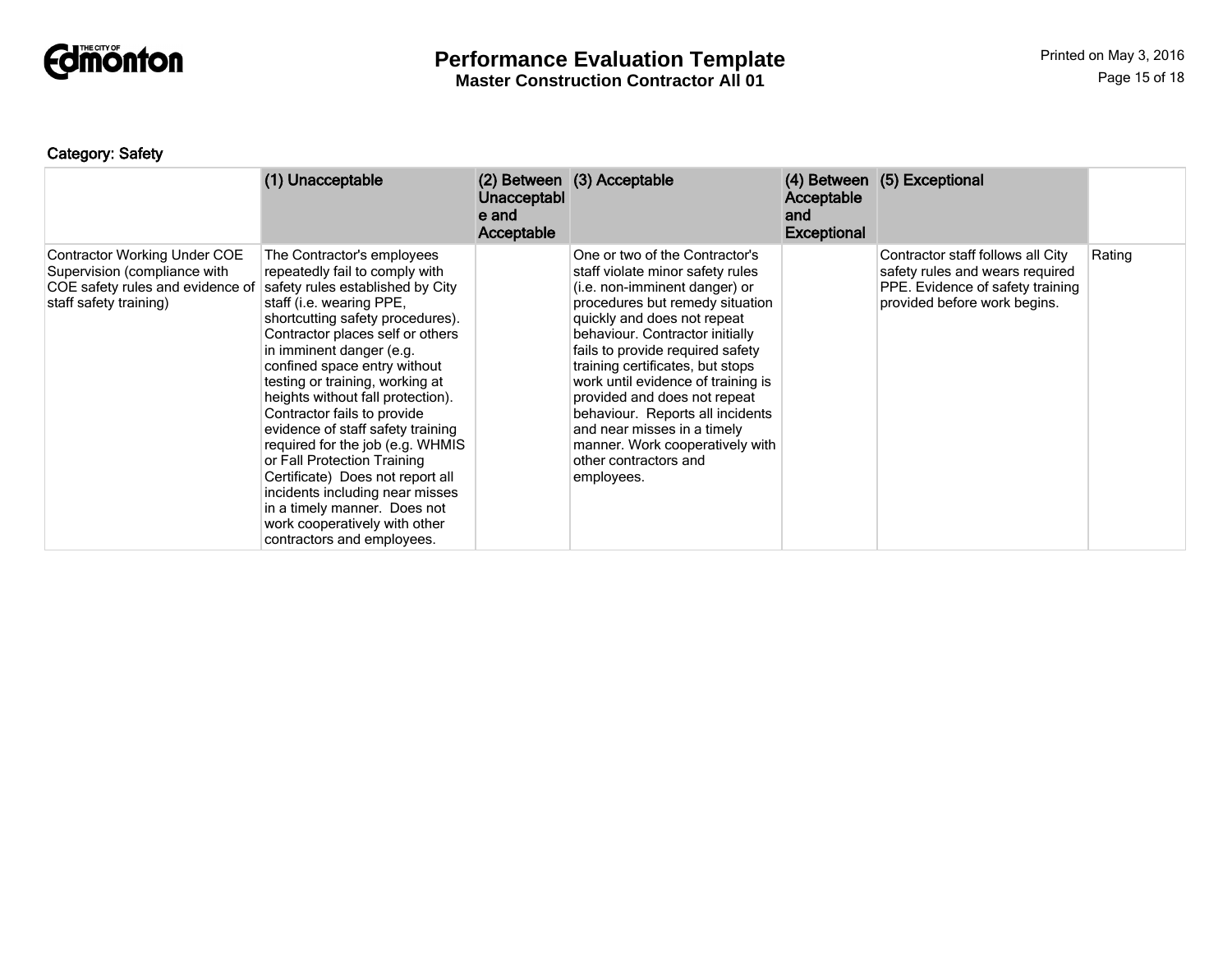

# **Performance Evaluation Template**

**Master Construction Contractor All 01**

# Category: Safety

|                                                                                                                                 | (1) Unacceptable                                                                                                                                                                                                                                                                                                                                                                                                                                                                                                                                                                                                                                                                                                                                                                                    | Unacceptabl<br>e and<br>Acceptable | (2) Between (3) Acceptable                                                                                                                                                                                                                                                                                                                                                                                                                                                                                                                                                                                                                                                                                                                               | Acceptable<br>and<br><b>Exceptional</b> | (4) Between (5) Exceptional                                                                                                                                                                                                                                                                                      |        |
|---------------------------------------------------------------------------------------------------------------------------------|-----------------------------------------------------------------------------------------------------------------------------------------------------------------------------------------------------------------------------------------------------------------------------------------------------------------------------------------------------------------------------------------------------------------------------------------------------------------------------------------------------------------------------------------------------------------------------------------------------------------------------------------------------------------------------------------------------------------------------------------------------------------------------------------------------|------------------------------------|----------------------------------------------------------------------------------------------------------------------------------------------------------------------------------------------------------------------------------------------------------------------------------------------------------------------------------------------------------------------------------------------------------------------------------------------------------------------------------------------------------------------------------------------------------------------------------------------------------------------------------------------------------------------------------------------------------------------------------------------------------|-----------------------------------------|------------------------------------------------------------------------------------------------------------------------------------------------------------------------------------------------------------------------------------------------------------------------------------------------------------------|--------|
| <b>Contractor Expected to Work</b><br>Independently (an effective OHS<br>management system that ensures<br>safety of own staff) | Contractor fails to complete<br>hazard assessment.<br>develop/implement safe work<br>procedures or train staff on<br>hazards associated with work.<br>The contractor's employees<br>repeatedly fail to comply with<br>safety rules they establish (i.e.<br>wearing PPE, shortcutting safety<br>procedures). Contractor staff<br>places self or others in imminent<br>danger (e.g. confined space<br>entry without testing or training,<br>working at heights without fall<br>protection). Contractor fails to<br>provide evidence of staff safety<br>training required for the job (e.g.<br><b>WHMIS or Fall Protection</b><br>Training Certificate). Does not<br>provide safety orientation to all<br>subs and owner reps. Does not<br>work cooperatively with other<br>contractors and employees. |                                    | Contractor has done hazard<br>assessments and<br>developed/implemented safe<br>work procedures but have<br>missed something. They do<br>regular safety inspections and<br>occasionally find errors. They<br>take corrective action<br>immediately. If individual staff<br>members violate rules<br>repeatedly or seriously, the<br>Contractor takes prompt action<br>to remove individuals from the<br>site. Minor safety violations<br>occasionally occur but the<br>Contractor takes prompt action<br>to enforce safety rules.<br>Contractor fails to provide<br>evidence of staff safety training<br>required for the job (e.g. WHMIS<br>or Fall Protection Training<br>Certificate). Reports all<br>incidents and near misses in a<br>timely manner. |                                         | Contractor does comprehensive<br>hazard assessment and<br>develops good safe work<br>procedures. Safety inspections<br>done by Contractor and project<br>manager show safety practices<br>consistently well done. Staff are<br>well trained in required safety<br>procedures and do not violate<br>safety rules. | Rating |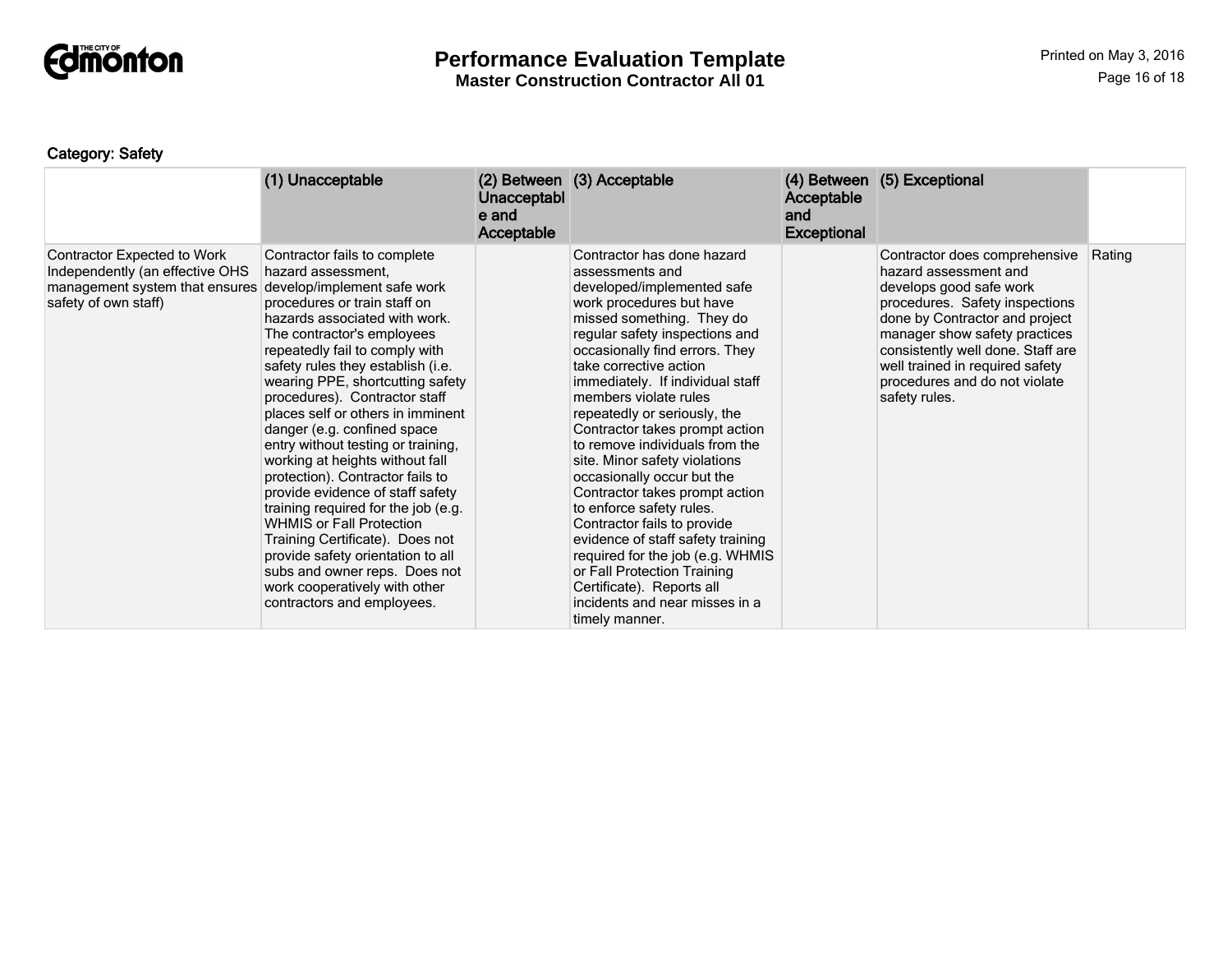

# **Performance Evaluation Template**

**Master Construction Contractor All 01**

# Category: Safety

|                                                                                                                                                                                                                            | (1) Unacceptable                                                                                                                                                                                                                                                                                                                                                                                                                                                                                                              | Unacceptabl<br>e and<br>Acceptable | (2) Between (3) Acceptable                                                                                                                                                                                                                                                                                                                                                                                                                                                                                                                                                                                                                                                                        | Acceptable<br>and<br><b>Exceptional</b> | (4) Between (5) Exceptional                                                                                                                                                                                                                                                                                                                                                                                                                                                                                                                        |          |
|----------------------------------------------------------------------------------------------------------------------------------------------------------------------------------------------------------------------------|-------------------------------------------------------------------------------------------------------------------------------------------------------------------------------------------------------------------------------------------------------------------------------------------------------------------------------------------------------------------------------------------------------------------------------------------------------------------------------------------------------------------------------|------------------------------------|---------------------------------------------------------------------------------------------------------------------------------------------------------------------------------------------------------------------------------------------------------------------------------------------------------------------------------------------------------------------------------------------------------------------------------------------------------------------------------------------------------------------------------------------------------------------------------------------------------------------------------------------------------------------------------------------------|-----------------------------------------|----------------------------------------------------------------------------------------------------------------------------------------------------------------------------------------------------------------------------------------------------------------------------------------------------------------------------------------------------------------------------------------------------------------------------------------------------------------------------------------------------------------------------------------------------|----------|
| Contractor Expected to Work As<br>Project Prime Contractor (an<br>effective OHS management<br>system that ensures safety of<br>own staff and ensures that other<br>site contractors/employers<br>comply with safety rules) | Contractor fails to establish a<br>system: to orientate new<br>contractors on safe work<br>procedures, ensure the<br>completion of hazard<br>assessment, ensure compliance<br>with safety rules, complete safety<br>inspections, investigate incidents<br>or follow-up on identified safety<br>issues for any contractor working<br>on site (including for their own<br>staff). Does not provide safety<br>orientation to all subs and owner<br>reps. Does not work<br>cooperatively with other<br>contractors and employees. |                                    | Contractor has developed basic<br>systems to check compliance<br>with safety rules for all site<br>contractors. Occasional gaps in<br>compliance occur (e.g.<br>subcontractor misses<br>orientation, conflict in work<br>scheduling results in inadvertent<br>safety hazard to other<br>contractor) but gaps show no<br>negligence on the part of the<br>prime contractor. Prime<br>contractor takes prompt action to<br>deal with gaps by addressing<br>subcontractor safety<br>performance issue. Provides<br>safety orientation to all subs and<br>owner reps. Reports all<br>incidents and near misses in a<br>timely manner. Works<br>cooperatively with other<br>contractors and employees. |                                         | Contractor has good systems to<br>ensure all contractors on site<br>receive orientation, comply with<br>site safety rules, complete<br>hazard assessments and<br>implement controls. Prime<br>contractor has comprehensive<br>record of inspections and<br>orientations given, shows that all<br>safety issues are promptly dealt<br>with. No significant gaps in<br>systems so nobody on site is<br>endangered and no<br>subcontractors are allowed to<br>take shortcuts on safety.<br>Provided safety orientation to all<br>subs and owner reps. | Rating   |
| Contractor's COR status stayed<br>good throughout contract<br>(remained intact, clear of any<br>COR review by Province, and, if<br>applicable, successfully renewed<br>during the contract).                               |                                                                                                                                                                                                                                                                                                                                                                                                                                                                                                                               |                                    |                                                                                                                                                                                                                                                                                                                                                                                                                                                                                                                                                                                                                                                                                                   |                                         |                                                                                                                                                                                                                                                                                                                                                                                                                                                                                                                                                    | Yes/No   |
| Lost Time Claim Rate of<br>Contractor at start of contract                                                                                                                                                                 |                                                                                                                                                                                                                                                                                                                                                                                                                                                                                                                               |                                    |                                                                                                                                                                                                                                                                                                                                                                                                                                                                                                                                                                                                                                                                                                   |                                         |                                                                                                                                                                                                                                                                                                                                                                                                                                                                                                                                                    | Quantity |
| Number of Medical Aid Claims<br>reported to WCB by Contractor (if<br>any during contract)                                                                                                                                  |                                                                                                                                                                                                                                                                                                                                                                                                                                                                                                                               |                                    |                                                                                                                                                                                                                                                                                                                                                                                                                                                                                                                                                                                                                                                                                                   |                                         |                                                                                                                                                                                                                                                                                                                                                                                                                                                                                                                                                    | Quantity |
| Number of Lost Time Claims<br>reported to WCB by Contractor (if<br>any during contract)                                                                                                                                    |                                                                                                                                                                                                                                                                                                                                                                                                                                                                                                                               |                                    |                                                                                                                                                                                                                                                                                                                                                                                                                                                                                                                                                                                                                                                                                                   |                                         |                                                                                                                                                                                                                                                                                                                                                                                                                                                                                                                                                    | Quantity |